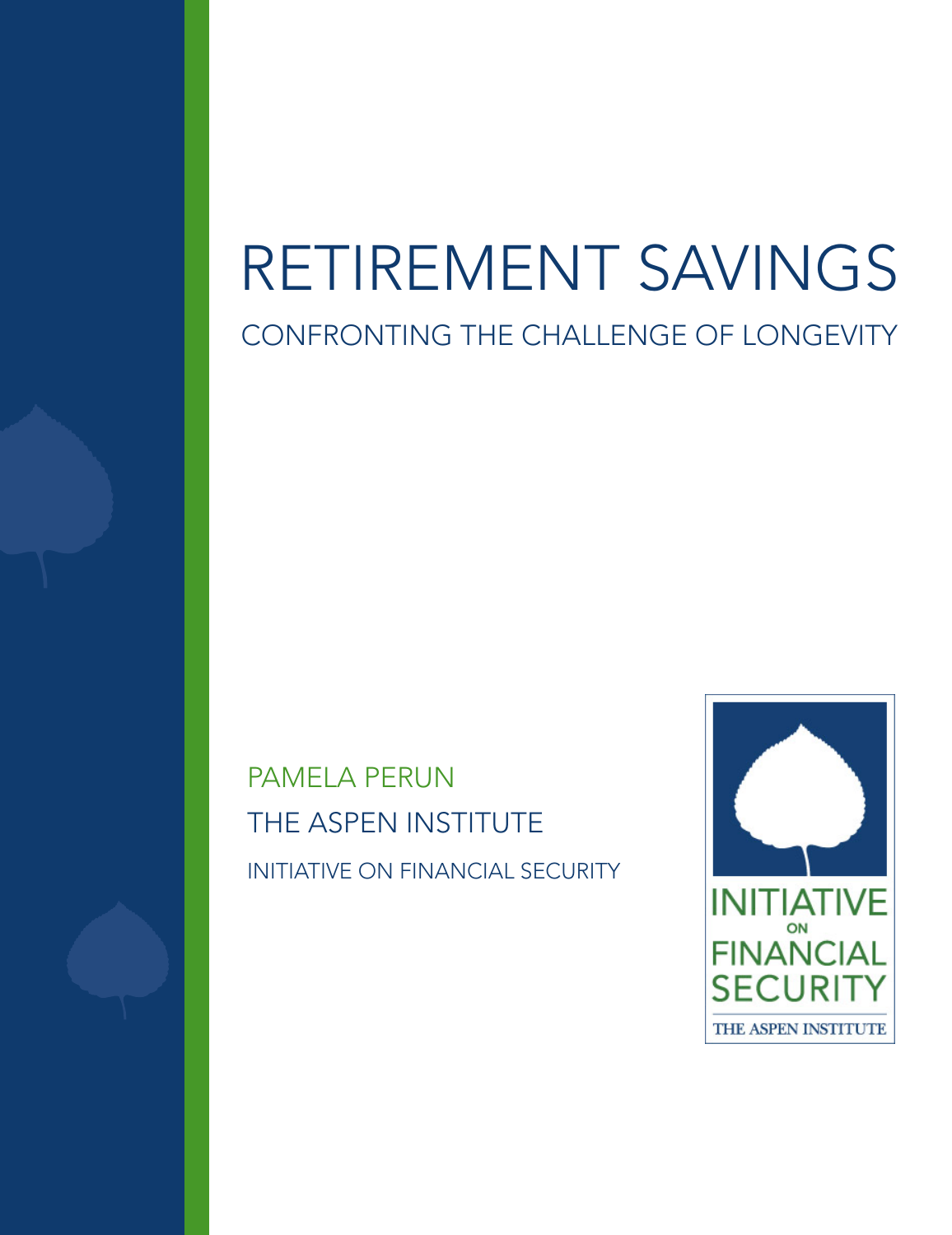Copyright © 2010 by The Aspen Institute Initiative on Financial Security.

The Aspen Institute Dupont Circle, NW Washington, DC 20036-1133 Published in the United States of America in 2010 by the Aspen Institute

All rights reserved.

10-019 ISBN: 0-89843-534-X

Copyright © 2010 by The Aspen Institute Initiative on Financial Security. All rights reserved. Except for short quotes, no part of this report may be reproduced or used in any form or by any means, electronic or mechanical, including photocopying, recording, or by information storage or retrieval system, without written permission from the Aspen Institute Initiative on Financial Security. Copyright © 2010, "Table 1. Current Lifetime Income Products," Institutional Retirement Income Council (IRIC). All rights reserved.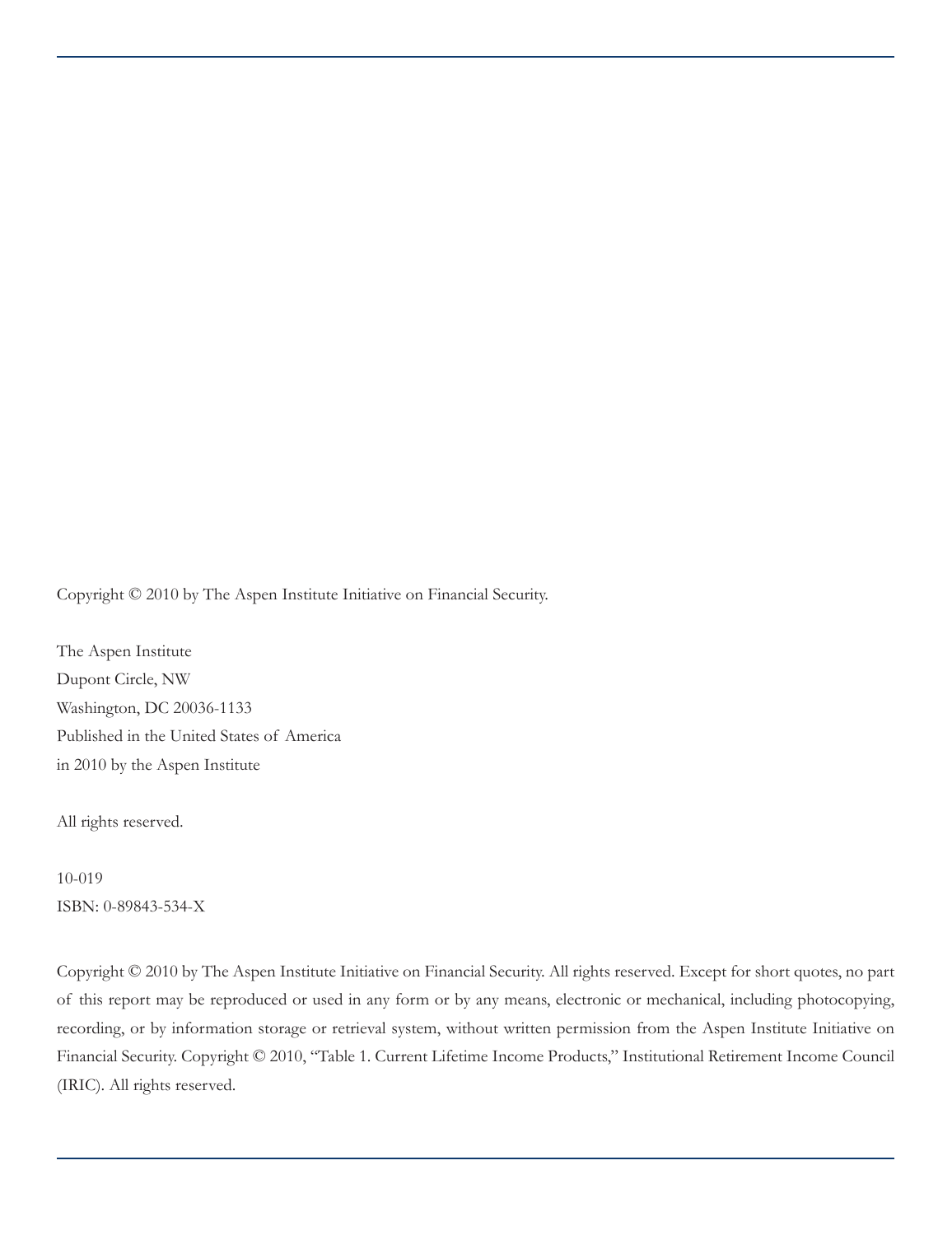# Retirement Savings

Confronting the Challenge of Longevity

## PAMELA PERUN

### THE ASPEN INSTITUTE INITIATIVE ON FINANCIAL SECURITY

The Aspen Institute Initiative on Financial Security gratefully acknowledges the support of The Atlantic Philanthropies, The Ford Foundation, Prudential Financial, The Prudential Foundation and The Rockefeller Foundation. The views, opinions, and analysis expressed in this publication are solely those of the Aspen Institute Initiative on Financial Security. We thank Raymond O'Mara III and Colby Farber for their efforts and helpful comments on this paper.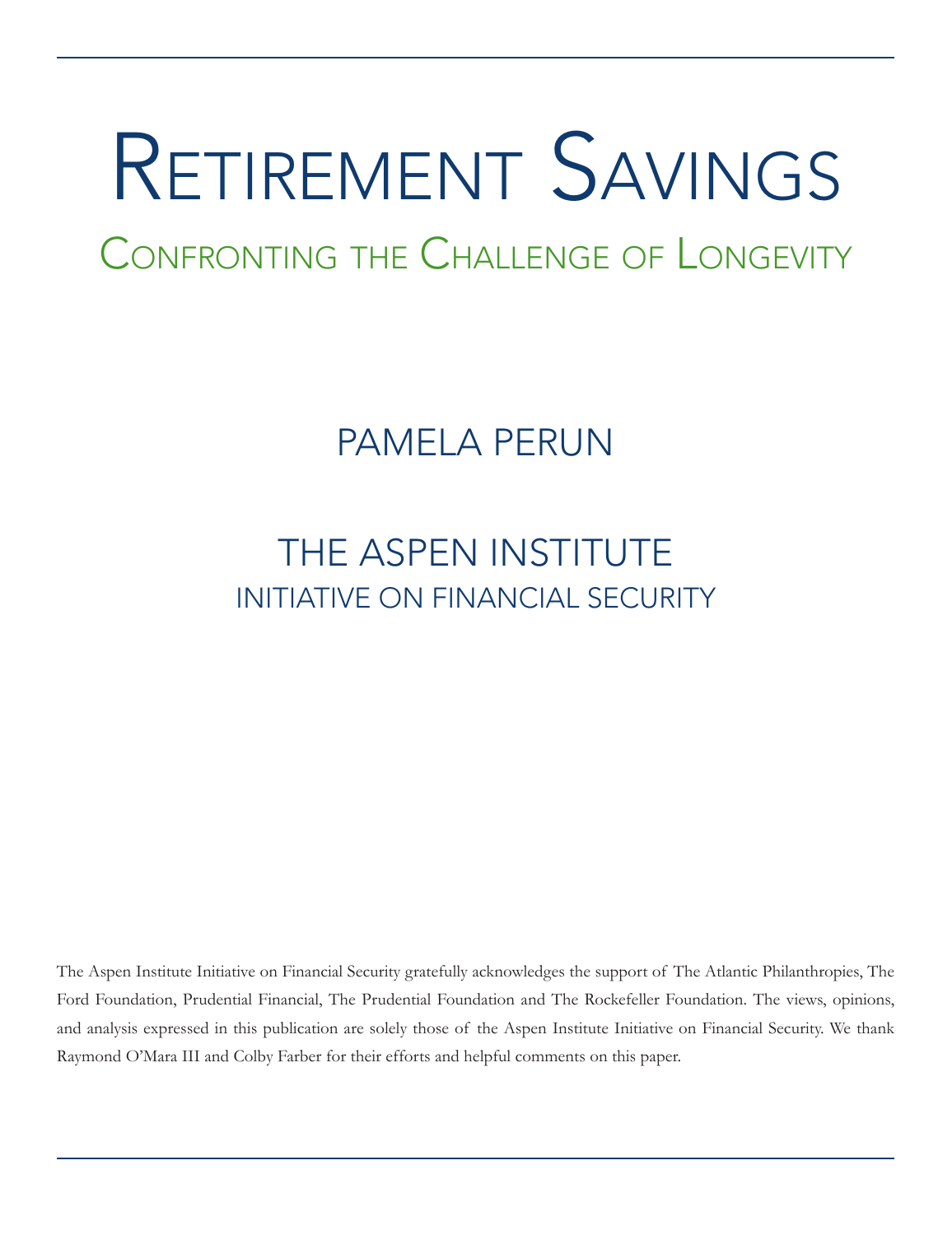#### Introduction

In 2010, the Initiative on Financial Security at the Aspen Institute (Aspen IFS) is launching its Lifelong Financial Security project to provide the integrative thought leadership critical to framing a successful U.S. retirement policy on lifelong income. As the world of defined contribution retirement savings has grown, and with the potential vast expansion of private retirement savings through automatic IRAs, the majority of savers now nearing retirement and in the generations to come will have nest eggs, which they will have primary responsibility for managing during retirement. Annuities are traditional means for managing the risk of outliving savings in retirement. But annuities as an investment or distribution option are virtually absent from defined contribution plans. Outside of the plan universe, payout annuities have never been popular with mass market consumers and could be considered the cod liver oil of investment products — a product that may be good for you but hard to swallow and too often avoided.

Federal agencies have recently put into place a process to consider how participants in defined contribution plans and IRAs could be helped to manage their savings in retirement. In the initial phase of this effort, the agencies requested information on over 30 topic areas in tax and employee benefits law. They received nearly 800 comments in response from the general public, the financial services industry, academics and policy experts, among others. Speaking broadly, four main observations can be made about the comments. First, there is a great deal of apprehension and concern on the part of the general public about any new policy that could be perceived to diminish participant control and ownership of 401(k) and other personal savings. Second, there is a vast body of knowledge – from the academic literature and from industry practice and marketing research – about the ways and means to secure lifelong income and a wide variety of opinions on the best way forward. Third, there *is* new learning about how savers might think differently about lifelong income products. Fourth, there *is* a new generation of lifelong income products with annuity-like features that could better meet the needs and goals of savers to protect their income in retirement.

Aspen IFS believes that many savers will want and need to annuitize at least some of their retirement nest eggs. Federal policy should assist them to do so. The Aspen IFS approach to this project is guided by a focus on the needs of the "ordinary" saver – not the high-income/high account balance saver – and especially on low- and moderate-income savers with modest or medium-sized nest eggs. By engaging experts from a variety of disciplines and backgrounds in thoughtful discussions in two Executive Institutes, supported by targeted analysis and writing, the goal of the Lifelong Financial Security project is to provide federal policy makers with essential guidance and support to inform the policy making process going forward.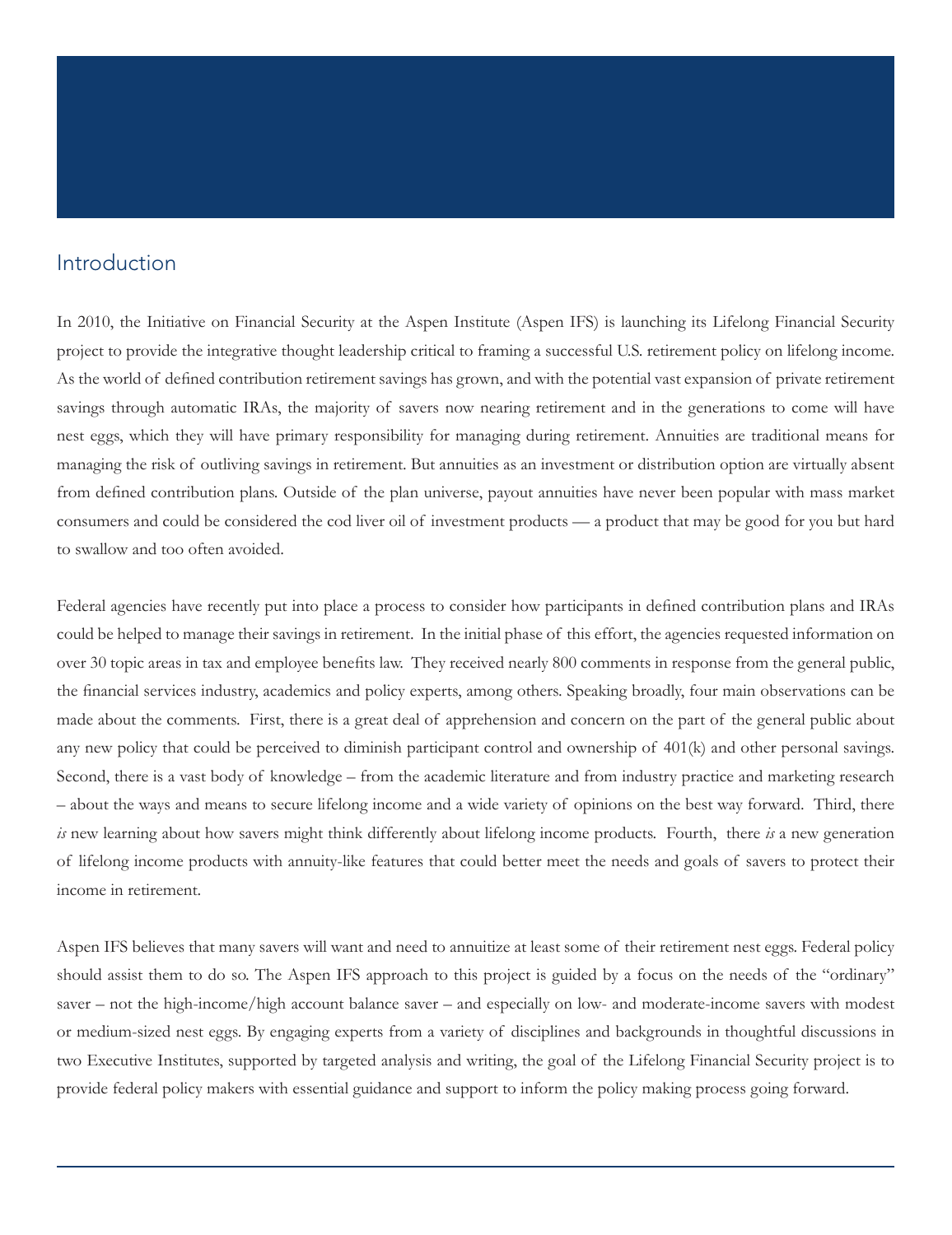The initial work of the Lifelong Financial Security Project is to lay the groundwork for constructing a policy that will provide secure income for low- and moderate-income workers, provide employers with an appropriate role, and provide industry with options that meet market realities. Above all, such a policy must be fair, secure and suitable for the many millions of retirees who will be trying to stretch hard-earned nest eggs throughout retirement, both today and in the future.

U.S. retirement policy is at a crossroad. The defined contribution plan system is maturing but the way forward to greater financial income adequacy is unclear. Should work-based defined contribution plans remain focused on asset accumulation for retirement? Or should the system be reshaped instead into a savings system that also sustains financial security throughout retirement? What pitfalls must be avoided and what obstacles will need to be overcome in order to provide longevity insurance to savings? Who is this new system intended to serve and what are their needs and wants? Will it require a re-alignment of the roles of the employer and the financial services industry under ERISA? What can the industry teach us about product innovation and differentiation to help retirees avoid outliving their savings? Is existing regulation adequate for protecting participants from insurance company insolvency? Can the defined contribution plan system be made flexible enough to meet the challenges facing near-retirees today while recognizing that future generations will undoubtedly present and be presented with new challenges?

Policy makers increasingly recognize that the United States needs to begin a broad discussion about the future direction of the U.S. retirement system. This paper is not intended to point out alternative pathways or discuss their merits or otherwise preempt that discussion. It is intended instead to describe how U.S. retirement policy arrived at this crossroad and to highlight some of the tensions and past choices that have brought the system to this turning point. It focuses on three areas of inquiry regarding the challenge of longevity at this point in time: employer plans, people and industry products. Understanding the journey the defined contribution plan system has made to this point in time is the first step toward charting its direction for the future.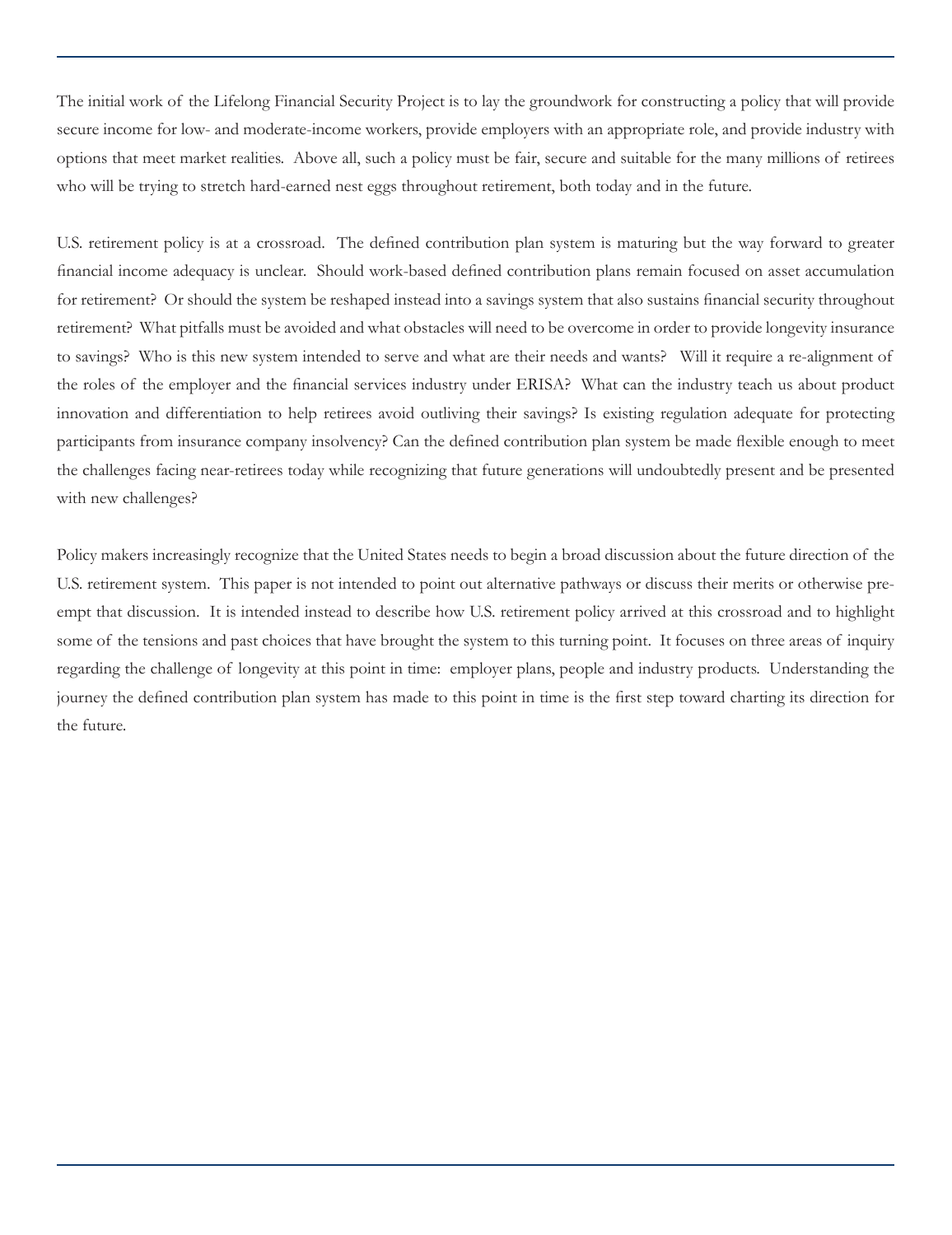#### The Context

*Longevity risk management was a family obligation in the old days; in the 20th century, as development, migration, and the scattering of families became more common, government and employers took over the role of providing longevity insurance. In the 21st century, demographic shift and government overspending has put all of these sources under stress … the future … [may] be an era of more general and formalized private longevity insurance provision through annuities.1*

Managing the last phase of life financially is now a global problem, as governments seek new ways to support the needs of aging societies. Although there is wide variation among countries, one mechanism to which many countries are turning in various degrees is increasing reliance on the private sector financial industry to provide the products and services that can sustain income throughout retirement.

The United States is now embarked on a search for solutions to the financial burdens imposed by an aging society. Just ten years into a new century, it has become all too apparent that that the  $20<sup>th</sup>$  century American paradigm for retirement income is dysfunctional. The stress points are well-known.

- Social Security provides only a base level of income in retirement, and its future structure and financing is a current political issue.
- The Baby Boom generation (1946-1964) is reaching retirement age, and roughly 4 million of them will retire each year over the next twenty years.
- Birth rates have been declining over the long term, sharply reducing the ratio of workers to retirees.
- The idealized view of a long-married couple entering retirement with children grown-up and a mortgage paid off is increasingly unrealistic as adult life patterns become more diverse. Some near-retirees have young families, while others are supporting parents and children (and grandchildren) or both.
- The private pension system is not yet providing a substantial second tier of retirement income for many Americans and covers only about 50% of workers at any given time.
- Defined benefit pension plans are fading from the scene.
- Account balances in 401(k) plans and other private saving vehicles are modest for most Americans and have been adversely affected by the 2008-2010 Great Recession.

<sup>1</sup> Olivia S. Mitchell and John Piggott, "Turning Wealth into Lifetime Income: The Challenge Ahead," PRC WP 2010-13, Pension Research Council, The Wharton School, University of Pennsylvania, September 2010. Available at: http://papers.ssrn.com/sol3/papers.cfm?abstract\_id=1678081.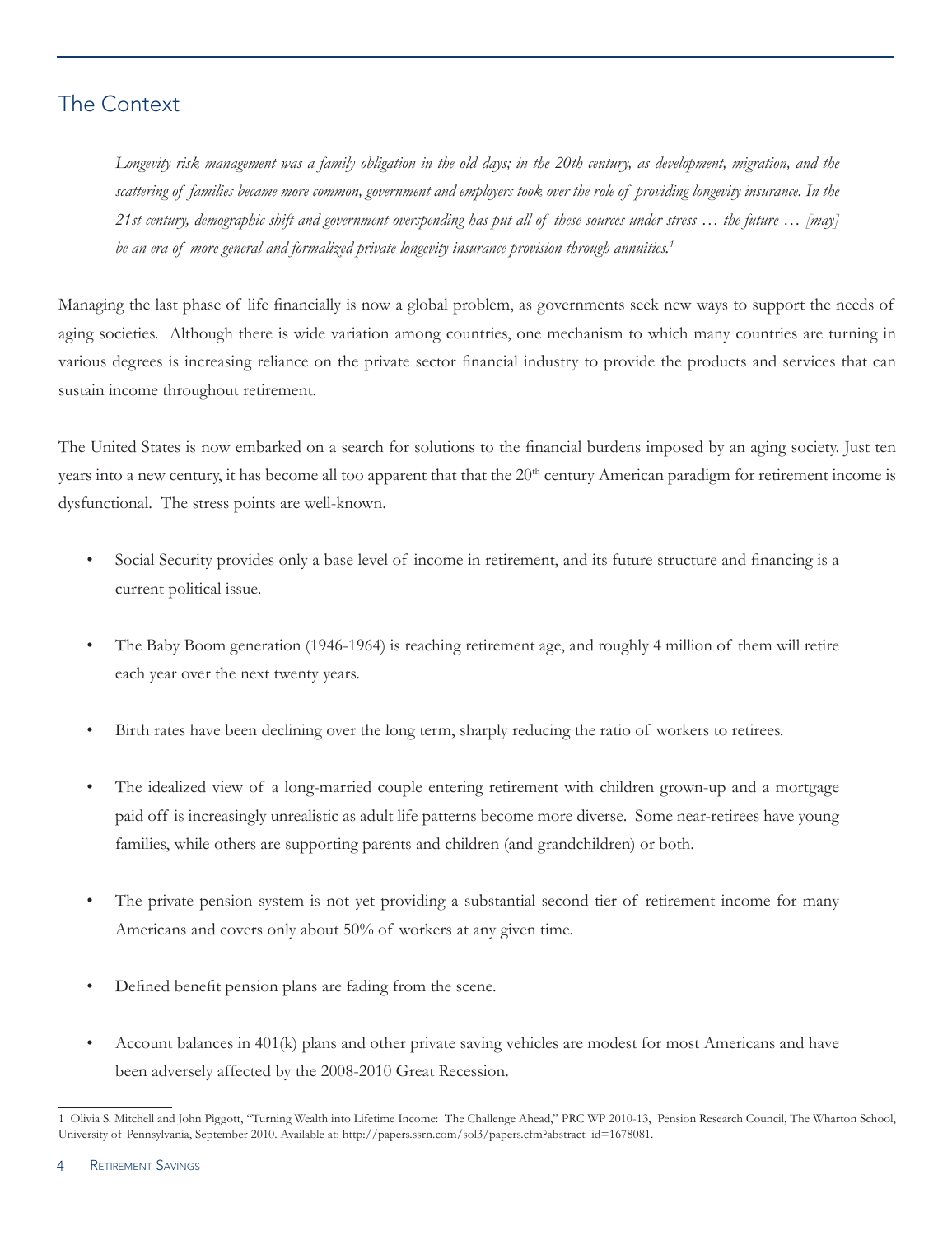- The housing wealth of millions of Americans has been devastated by the Great Recession and, for many, can no longer be a planned source of income in retirement.
- Healthcare and long-term care costs threaten to absorb an increasing share of retirement income in the future.

Policy makers are well aware that an aging society poses profound financial challenges for the economic future of the United States. For example, the Employee Benefit Research Institute just recently projected that the total national aggregate deficit in U.S. retirement income adequacy is \$4.6 trillion, which would almost double to \$8.5 trillion without the current level of Social Security benefits.<sup>2</sup> The United States, unlike some other countries, is not turning first to its social insurance system, Social Security, for a solution to this challenge. A discussion of the future of Social Security is pending but more in the context of deficit reduction than retirement income adequacy.

Policy makers have instead turned to efforts to strengthen the private savings system found in employment-based plans by focusing on the build-up years before retirement and enhancing the ability of Americans to accumulate financial assets during their working years. With the goal of increasing saving for retirement, recent changes in tax and pension law have promoted "auto-enrollment" and "auto-escalation" contribution policies in 401(k) and similar plans to increase the number of workers saving in plans and the amount they save. "Default" investment options in plans promise to help relieve workers of some of the burdens of making investment decisions for their savings and could substantially increase the return to saving, resulting in larger nest eggs at retirement. Recent data indicate that these automatic techniques are putting more workers, and especially workers under 30, on a better savings trajectory.<sup>3</sup>

Recent Obama Administration proposals have also focused on workers who have no savings plan at work.<sup>4</sup> If legislation to enable "Automatic IRAs" is enacted, over 40 million more workers will be automatically enrolled to save in an IRA unless they opt out.<sup>5</sup> These workers would join the roughly 60 million Americans who now have access to a 401(k) savings plan at work.<sup>6</sup> An enhanced and expanded "Saver's Credit," which rewards saving by low-income workers would help build the nest eggs of workers who need help the most. In 2007, some 69 million tax filers had incomes low enough to qualify for the current credit but some 45 million could not claim it because they had no income tax liability.<sup>7</sup> The most recent proposal removes the income tax requirement by making the credit refundable, reaches Americans with a broader range of incomes and provides an

<sup>2</sup> Testimony of Jack VanDerhei before the Senate Committee on Health, Education, Labor and Pensions hearing on "The Wobbly Stool: Retirement (In) Security in America," October 7, 2010. Available at: http://www.ebri.org/pdf/publications/testimony/T-166.pdf.

<sup>3</sup> Margaret Collins, "Auto-Enrollment Benefits Younger Savers, Financial Engines Says," Bloomberg Business Week, October 8, 2010. Available at: http://www.businessweek.com/news/2010-10-04/auto-enrollment-benefits-young-savers-financial-engines-says.html.

<sup>4</sup> Senator Bingaman introduced the "Automatic IRA Act of 2010" (S. 3760) in the Senate on August 5, 2010. Representative Neal introduced the "Automatic IRA Act of 2010" (H.R. 6099) in the House of Representatives on August 10, 2010. The text of the bills is available at: www.thomas.gov/cgi-bin/thomas.

<sup>5</sup> *See* http://bingaman.senate.gov/news/20100806-03.cfm.

<sup>6</sup> The estimates of current participation in the 401(k) plan system reflect Department of Labor statistics in 2006 and are available at: http://www.dol.gov/ebsa/pdf/1975- 2006historicaltables.pdf.

<sup>7</sup> *See* the letter dated February 24, 2010 from the Retirement Security Project to Vice President Joe Biden available at: http://www.whitehouse.gov/sites/default/files/ microsites/100226-retirement-security.pdf.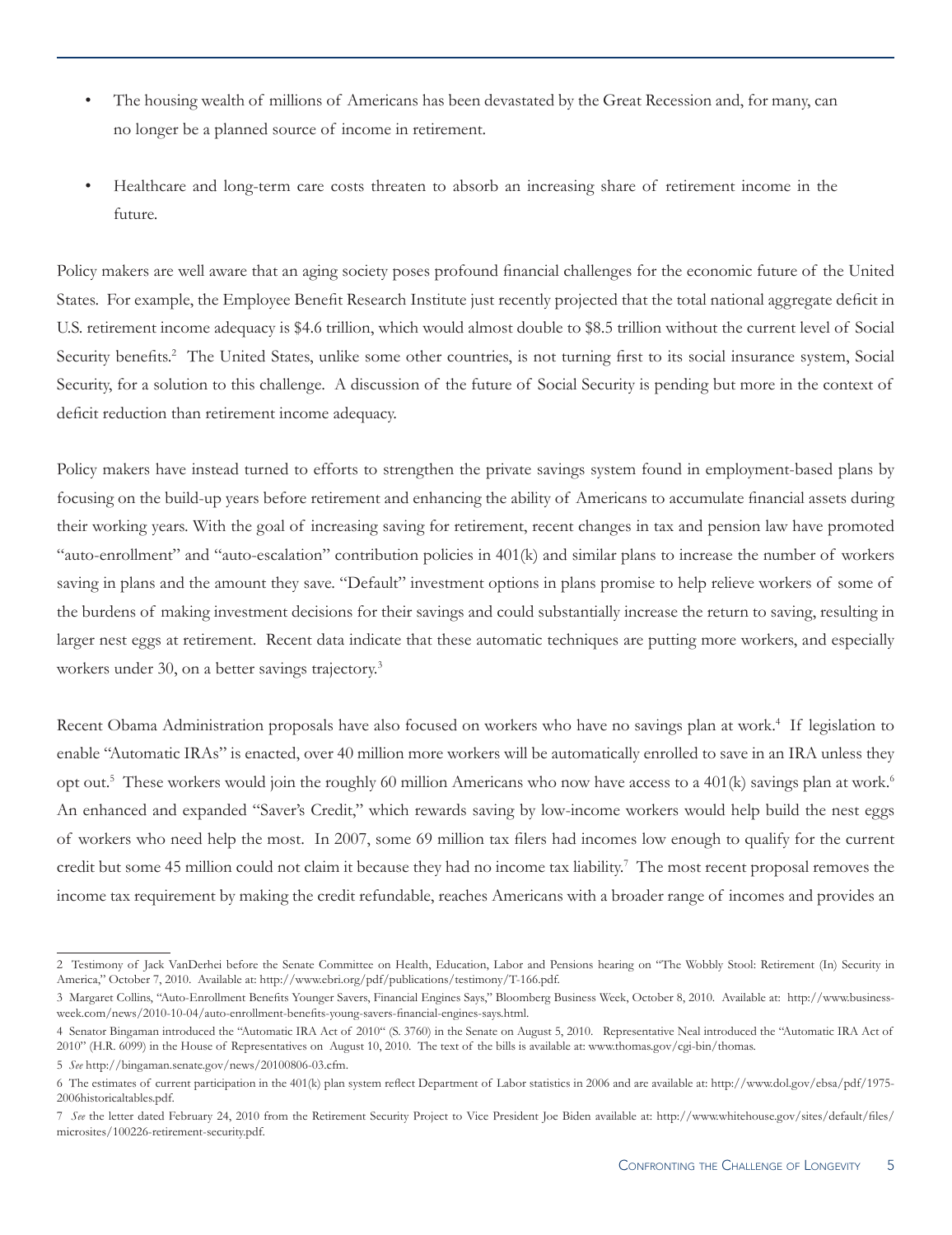individual tax credit of \$250 for saving \$500.8 Over the long run, these tax and benefit policy initiatives should increase the number of Americans, and especially low- and moderate-income Americans, who arrive at retirement with larger nest eggs. Even with this renewed focus on financial asset accumulation, achieving retirement income adequacy may remain a moving target because of one often overlooked but absolutely critical trend – increasing longevity. Among the most significant social changes that the U.S. experienced in the 20<sup>th</sup> century was a major increase in the human lifespan. The Society of Actuaries reports that, with respect to the secular trend for life expectancy as measured at birth,

as recently as 1900, US life expectancy at birth was about 45 years for males and just below 50 for females; by 2000, it had increased to almost 75 for males and 80 for females. A wide disparity of opinion exists as to how rapidly human longevity can continue to increase. Those focusing on past trends suggest that while improvements will continue through the first several decades of the  $21<sup>st</sup>$  century, they will be more modest, perhaps below a year each decade for males and even less for females. Other experts believe that at least an additional year of life expectancy might be gained in each decade. Still other observers, noting recent breakthroughs in life-extending medical technology, predict significantly greater increases in longevity, and foresee increasing populations of seniors living well into their nineties and beyond.<sup>9</sup>

It's not just life expectancy at birth that is increasing. Life expectancy in the retirement years has also exhibited substantial increases in the last 100 years. In 1900, life expectancy for men at age 65 was 11.4 years and for women was 12.2 years. In 1997, parallel figures were 15.9 years and 19.2 years, respectively.<sup>10</sup> The Society of Actuaries also reports that currently

at age 65, average life expectancy is 17 years for American men and 20 years for women. Half of those reaching 65 will survive longer. Thirty percent of all women and almost 20% of men age 65 can expect to reach  $90.^{11}$ 

Confronting the longevity challenge to retirement savings is largely unexplored territory in the United States. For seventy-five years, Social Security has been seen as the major solution because it provides a nearly universal, inflation-adjusted, basic level of lifelong income in retirement. The private pension system of workplace-based plans has been the second line of defense against outliving savings. For decades, defined benefit pension plans have been traditionally viewed as the source of additional income that lasts throughout retirement. But their numbers are dwindling as is the number of workers covered by them. In the future, most retirees will face the challenge of managing the spend-down phase of saving over an uncertain time frame rather than receiving a guaranteed income stream for life. And because the U.S. private saving system has been focused almost exclusively on asset accumulation for the past several decades, it is a task that most savers are unprepared to handle.

<sup>8</sup> *See* "General Explanations of the Administration's Fiscal Year 2011 Revenue Proposals," Department of the Treasury, Febrary 2010: 19. Available at: http://www.treas. gov/offices/tax-policy/library/greenbk10.pdf.

<sup>9</sup> Society of Actuaries, "Key Findings and Issues: Longevity: The Underlying Driver of Retirement Risk," 2005 Risks and Process of Retirement Survey Report, July 2006: 2. Available at: http://www.soa.org/files/pdf/Longevity%20Short%20Report.pdf.

<sup>10</sup> *See* http://www.efmoody.com/estate/lifeexpectancy.html.

<sup>11</sup> Society of Actuaries, "Key Findings and Issues: Understanding and Managing the Risks of Retirement," 2007 Risks and Processes of Retirement Survey Report, May 2008: 3. Available at: http://www.soa.org/files/pdf/research-key-findings.pdf.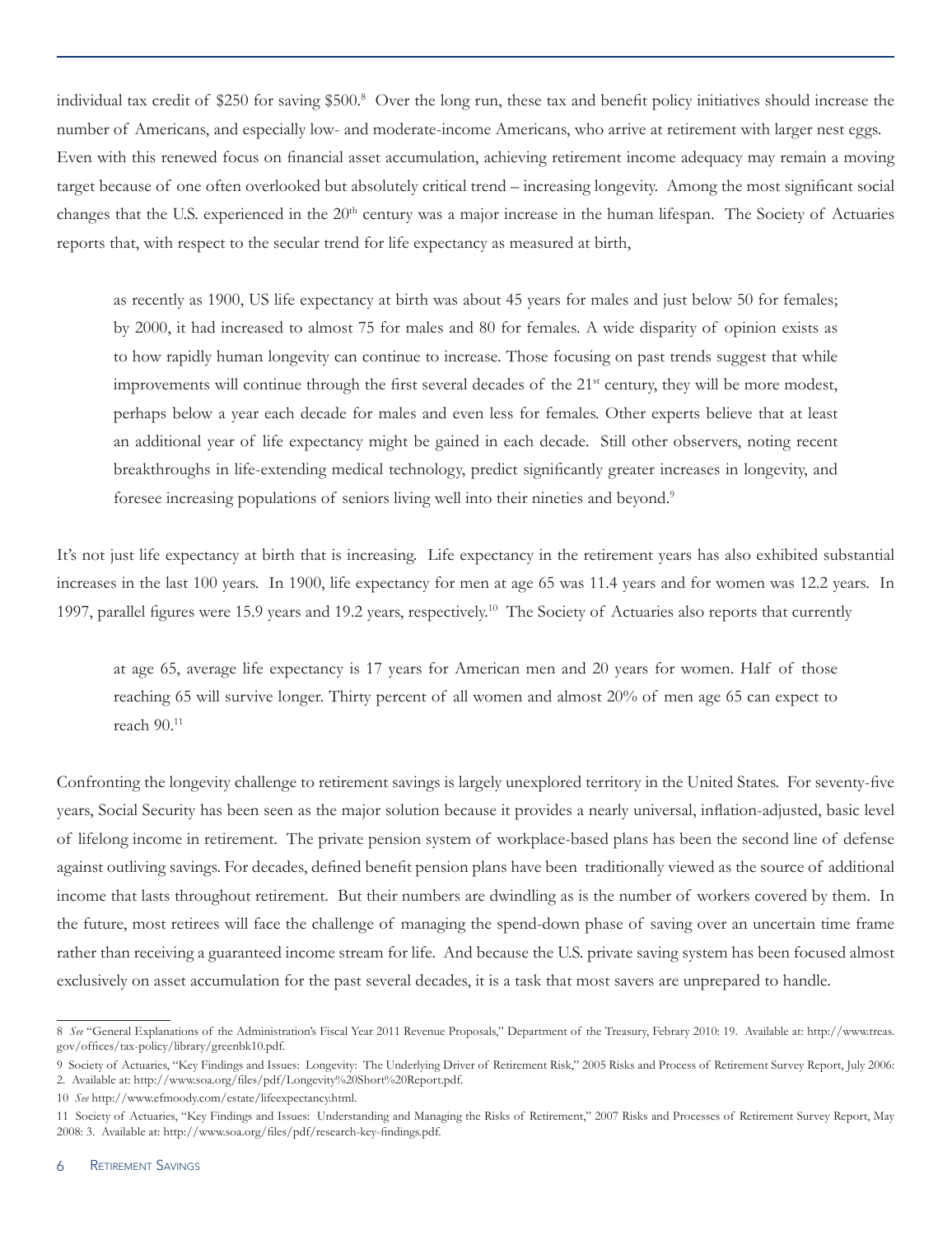#### Longevity Protection and the Private Pension System

It is well recognized that the major responsibility for building and managing financial assets for retirement has been shifted to savers, as the private pension system seems to have definitively morphed into a defined contribution plan model.<sup>12</sup> In 2004, for example, only about 3 in 10 of Americans over age 75 had an IRA or 401(k)-like account in comparison to over 40% of those between age 65 and 74, over 60% of those between age 55 and 64 and about 60% of those between age 45 and 54.<sup>13</sup> It is likely that savers in younger generations will accumulate assets for retirement almost exclusively in these accounts, particularly if the Obama Administration's proposals to increase plan availability, saving rates and account balances are as successful as projected. But savers have been left on their own in terms of confronting the spend-down challenge. According to one survey estimate, only about 7% of employers with a 401(k) plan offered an annuity option in 2008.14 Statistics reported by other industry sources also indicate that a very small fraction of  $401(k)$  plans offer participants the option to choose an annuity.<sup>15</sup> What accounts for this? Why has the private saving system so ignored preparing savers to manage their resources in the last stage of life?

A look back into legal history is revealing. About thirty-five years ago, the private pension system encountered a problem – in defined benefit pension plans, not in defined contribution plans - and the fix has led to the current state of affairs. The problem to be fixed was not vesting or funding or non-discrimination rules or fiduciary liability – the usual hot spots in pension law. No one made a conscious decision to favor the build-up of financial assets and ignore the spend-down phase. The problem was about spousal rights. And it was really about spousal rights in work-based plans whose purpose was to pay income in retirement.16 Under tax law regulations, these plans are defined benefit pension plans and money purchase pension plans which are defined to be "pension" or "retirement" plans.<sup>17</sup>

<sup>12</sup> This paper assumes that the basic structure of the 401(k) plan system today will remain largely intact even as it evolves in the future. There are, however, a number of policy proposals to reshape this structure substantially by giving a larger role to government and by reducing the role that the financial services industry now plays in 401(k) plans. The Retirement USA proposal (http://www.retirement-usa.org/who-we-are), for example, envisions a new system requiring contributions by workers and employers and administered by a government agency or non-profit organization. The Society of Actuaries' Retirement 20/20 Project has been exploring models for a new tier of retirement savings on top of Social Security. Many of these models share similar principles of standardizing and centralizing the 401(k) plan system (award winning papers are available at: http://retirement2020.soa.org/new-designs.aspx). Finally, in her book, *When I'm 64, The Plot against Pensions and the Plan to Save them,* Professor Teresa Ghilarducci proposes a new plan system housed in the federal government that would require mandatory contributions from workers and employers and provide a government guarantee of a 3% return to savings after inflation.

<sup>13</sup> John A. Ameriks, Willian J. Burns, Charles J. Klose, Frank W. Nessel and Stephen P. Utkus, "Immediate Income Annuities and Defined Contribution Plans," Volume 32, Vanguard Center for Retirement Research, May 2008: 1. Available at: https://institutional.vanguard.com/iam/pdf/CRRADC.pdf.

<sup>14</sup> *See* Hewitt Associates, "Research Highlights: Trends and Experiences in 401(k) Plans (2009)". Available at: http://www.hewittassociates.com/\_MetaBasicCMAsset-Cache\_/Assets/Articles/2009/Hewitt\_Research Trends\_in\_401k\_Highlights.pdf.

<sup>15</sup> For example, Vanguard reports that, among the plans for which it does record-keeping, less than 5% offered an annuity payout option. See Gary Mottola and Stephen Utkus, "The Retirement Income Landscape," Volume 34, Vanguard Center for Retirement Research, December 2008: 10. Available at: https://institutional.vanguard. com/iam/pdf/CRRRIL.pdf. In its recent survey of 149 companies with more than 1,000 employees across a broad range of industry sectors, Watson Wyatt Worldwide reports that 22% of surveyed companies offered lifetime annuity options in their DC plans. See Watson Wyatt Worldwide, "Managing Defined Contribution Plans in the Current Environment," 2009: 6. Available at: http://www.towerswatson.com/assets/pdf/650/Managing%20Defined%20Contribution%20Plans%20in%20the%20 Current%20Environment.pdf. Transamerica, in its 11th Annual Transamerica Retirement Survey, estimated 26% of employers offered annuities as distribution options in 401(k) or other self-funded plans. See Transamerica Center for Retirement Studies, "11th Annual Retirement Survey (2009-2010)": 78. Available at: http://www.transamericacenter.org/resources/tc\_center\_research.html.

<sup>16</sup> Under Treasury Regulation section 1.401-1 a "pension" plan (defined benefit pension plan and money purchase pension plan) is a plan "to provide for the livelihood of the employers...after...retirement...through the payment of benefits" while a " profit-sharing plan" is a plan that enables employees... to participate in the profits of the employers' trade or business..."

<sup>17</sup> A money purchase plan is a defined contribution plan that is analogous to a defined benefit pension plan because, historically, its purpose was to accumulate assets for the purchase of an annuity. These plans have largely disappeared since their tax advantages over 401(k) plans were removed in the early 2000s.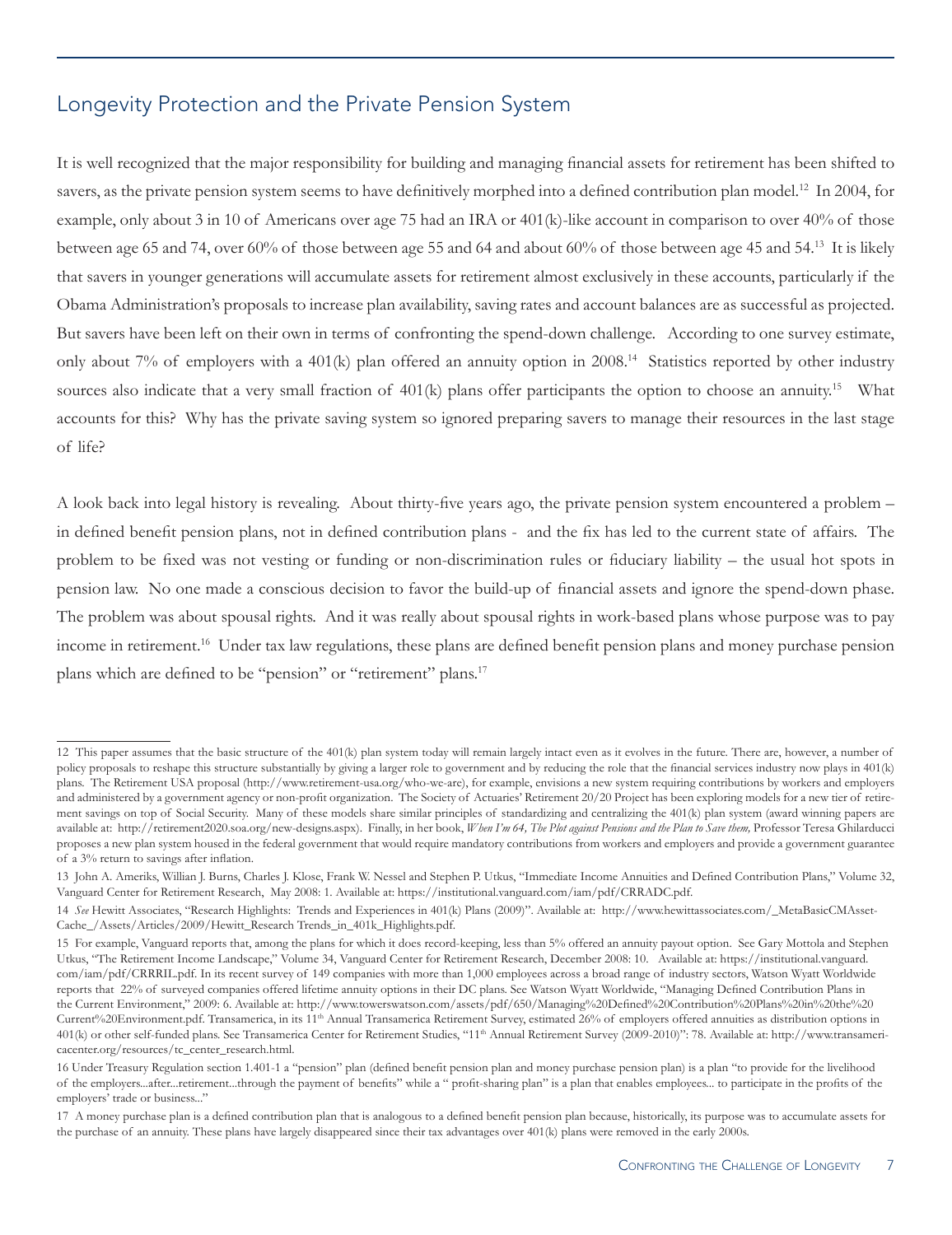The problem largely concerned defined benefit pension plans. When ERISA was passed in 1974, these plans were required to provide life annuities to participants. But ERISA did nothing to prevent married plan participants from opting for a singlelife annuity that would provide greater current income than one with survivor benefits. Many married participants made this choice. As a result, spouses of deceased participants were often horrified to learn that they had NO right to any future income from pensions earned during the marriage. Many of those spouses were left nearly destitute with Social Security as their remaining financial support. The Retirement Equity Act of 1984 fixed this problem by requiring married participants in defined benefit pension plans to receive an annuity that protected a spouse's right to some survivor income unless the spouse opted out in writing witnessed by a notary public.18 This change in law secured the rights of spouses to a portion of the retirement income provided by pension plans, unless the spouse chose otherwise.

How to handle the issue of spousal rights in profit-sharing plans, now commonly known as 401(k) plans, was complicated. These plans are defined to be savings, not retirement, plans and may allow participants to withdraw funds before retirement. For many employers, obtaining spousal consent to every distribution is viewed as burdensome and risky. Employers can be sued and forced to pay a second benefit if a spouse later claims that the notice of spousal rights was inadequate or that consent was improperly obtained. So how should the rights of spouses be protected in these plans? Not, Congress decided, by requiring 401(k) plans to follow the new rules for pension plans but by making the spouse the automatic beneficiary for whatever remained in the account on the death of the participant.<sup>19</sup> Spousal consent would be required only if the plan offered an annuity and a participant chose that form of payment.<sup>20</sup> Employers who sponsored  $401(k)$  plans could therefore immunize themselves against spousal consent rights in their plans by avoiding annuities.

So a compromise political decision over spousal rights made many years ago has complicated the legal landscape for products with longevity insurance features in savings plans. At that time, savings plans played a secondary role in the private pension system. Policy makers could not have predicted how 401(k) plans would grow in the following twenty-five years. They could not have foreseen that between 1984 and 2006 the number of 401(k) plans would expand from 17,000 to 466,000 plans, increase coverage from 7 million to 58 million participants, and represent financial assets that grew from \$91 million to almost \$3 trillion.<sup>21</sup> Even if they are technically not "retirement" or "pension" plans, 401(k) plans (along with their analog plans for the public and non-profit sectors, 403(b) and 457(b) plans) are the primary means by which most people accumulate income for retirement today.

Employers, of course, have always been free to offer annuity options in their 401(k) plans and many did. But in the 1990s, three events combined to marginalize annuities in 401(k) plans even further. The first was a broad secular trend increasing the prevalence of mutual fund investments, rather than insurance options, in the menu of 401(k) plans. The Investment Company

<sup>18</sup> This rule also applies to money purchase pension plans which are a type of defined contribution plan also treated under the law as a retirement plan. A detailed history of spousal rights in work-based plans can be found in Camilla E. Watson, "Broken Promises Revisited: The Window of Vulnerability for Surviving Spouses under ERISA," 76 Iowa L. Rev. 434 (1990-1991). Available at: http://digitalcommons.law.uga.edu/cgi/viewcontent.cgi?article=1323&context=fac\_artchop.

<sup>19</sup> Internal Revenue Section 401(a)(11)(B)(iii).

<sup>20</sup> The Internal Revenue Service has recently issued PLR 200951039 which provides guidance on the definition of an annuity in defined contribution plans and when an annuity election occurs for the purposes of spousal consent requirements. *See* http://www.businessofbenefits.com/2010/01/articles/401k-annuitization-1/irs-plr-helpspave-the-way-for-dc-annuities/ for an explanation of the significance of this guidance.

<sup>21</sup> *See* Footnote 6 above.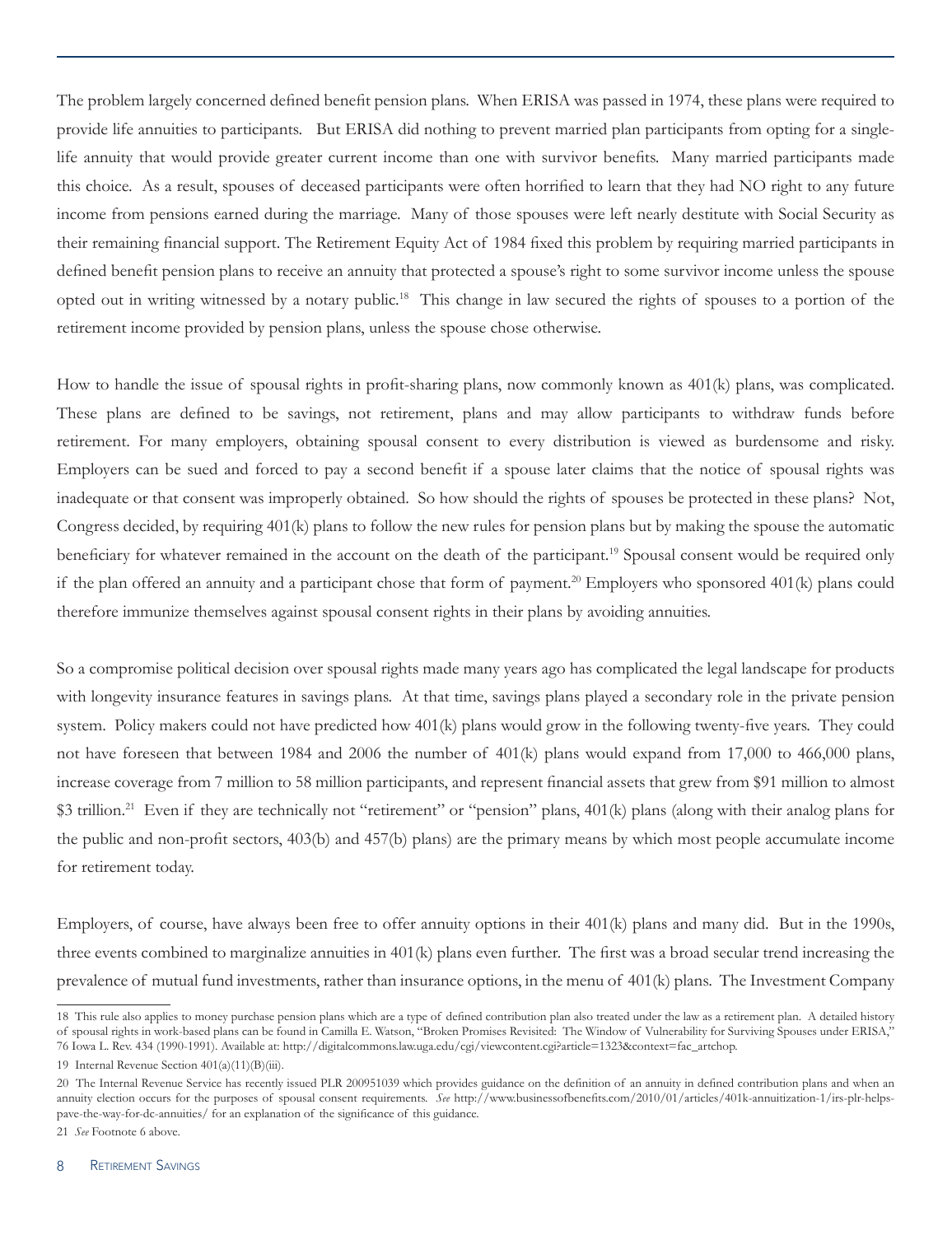Institute reports that in 1990 mutual funds accounted for only \$35 billion or 9% of the assets held in 401(k) plans. By 2009, the market share of the mutual fund industry had increased to over \$1.5 trillion or about 55% of all defined contribution plan assets.<sup>22</sup> This meant that, as 401(k) plans increasingly turned investment control and choice over to participants in the 1990s, lifelong income products became increasingly scarce.

The second event was legal in nature. In the early 1990s, ERISA was amended to impose additional fiduciary liability on employers related to annuities. This change also came about in response to a problem in defined benefit pension plans. When a number of large insurance companies failed, regulators learned that some plan sponsors had selected very low-bid offers to pay the benefits owed to participants in terminated plans in order to increase the amount of excess funds to be returned to the plan sponsor. It seemed that existing law left pensioners without a remedy for their employer's failure to put the interests of plan participants first when transferring pension obligations to an insurance company. So, in the Pension Annuitants Protection Act of 1993, Congress gave workers who received payout annuities from their plans more recourse against plan sponsors. The new legislation not only gave participants the right to sue plan fiduciaries who failed to put participant interests first, but it also expanded the time when law suits could be filed and gave participants the ability to obtain money damages, including the purchase of back-up annuities.<sup>23</sup>

The difficulty caused by this legislation is that regulators imposed very strict standards for the process that employers should follow when selecting annuity providers if they wished to avoid fiduciary liability. Employers responded, often on the advice of their attorneys, by shunning annuity options in their plans.24 Since the Pension Protection Act of 2006, these standards have been eased somewhat for defined contribution plans but they are still quite demanding.<sup>25</sup> For example, employers must perform a detailed credit analysis of annuity providers or hire an independent expert to perform one when choosing an annuity provider. One of the more problematic requirements to employers is that they must "[*a]ppropriately conclude … that, at the time of the selection, the annuity provider is financially able to make all future payments under the annuity contract."*26 Many savings plan sponsors have concluded that avoiding the fiduciary liability attached to annuities makes sense. They lack confidence in their ability to evaluate the future performance of insurance companies and do not want to become the potential guarantors of private annuity providers. They feel that offering annuities inside their plans is just not worth the risk when participants always have the option of buying an annuity on their own after receiving a lump sum distribution.

The third change gave employers in 401(k) plans who did offer annuities the ability to eliminate them. For years, employers who did offer annuities had little flexibility. The general rule is that once a plan includes certain types of features or options they become "protected benefits" for participants, at least with respect to amounts already invested those options.<sup>27</sup> This means that plan sponsors cannot remove these options from their plans except on a going-forward basis. So, for example, if

<sup>22</sup> ICI Research Fundamentals, "The Economics of Providing 401(k) Plans," Vol. 19, No. 5: Figure 1. Available at http://ici.org/pdf/fm-v19n5.pdf.

<sup>23</sup> Pamela J. Perun, "Putting Annuities Back into Savings Plans," Chapter 8 in Teresa Ghilarducci and Christian Weller, Eds., *Employee Pensions: Policies, Problems and Possibilities*, ILR Press, 2007.

<sup>24</sup> *Ibid.* 

<sup>25</sup> These regulations can be found at 29 CFR 2550.404a-4.

<sup>26 29</sup> CFR 2550.404a-4(b)(4).

<sup>27</sup> The relevant rules are under IRC Section 411(d)(6) and its regulations.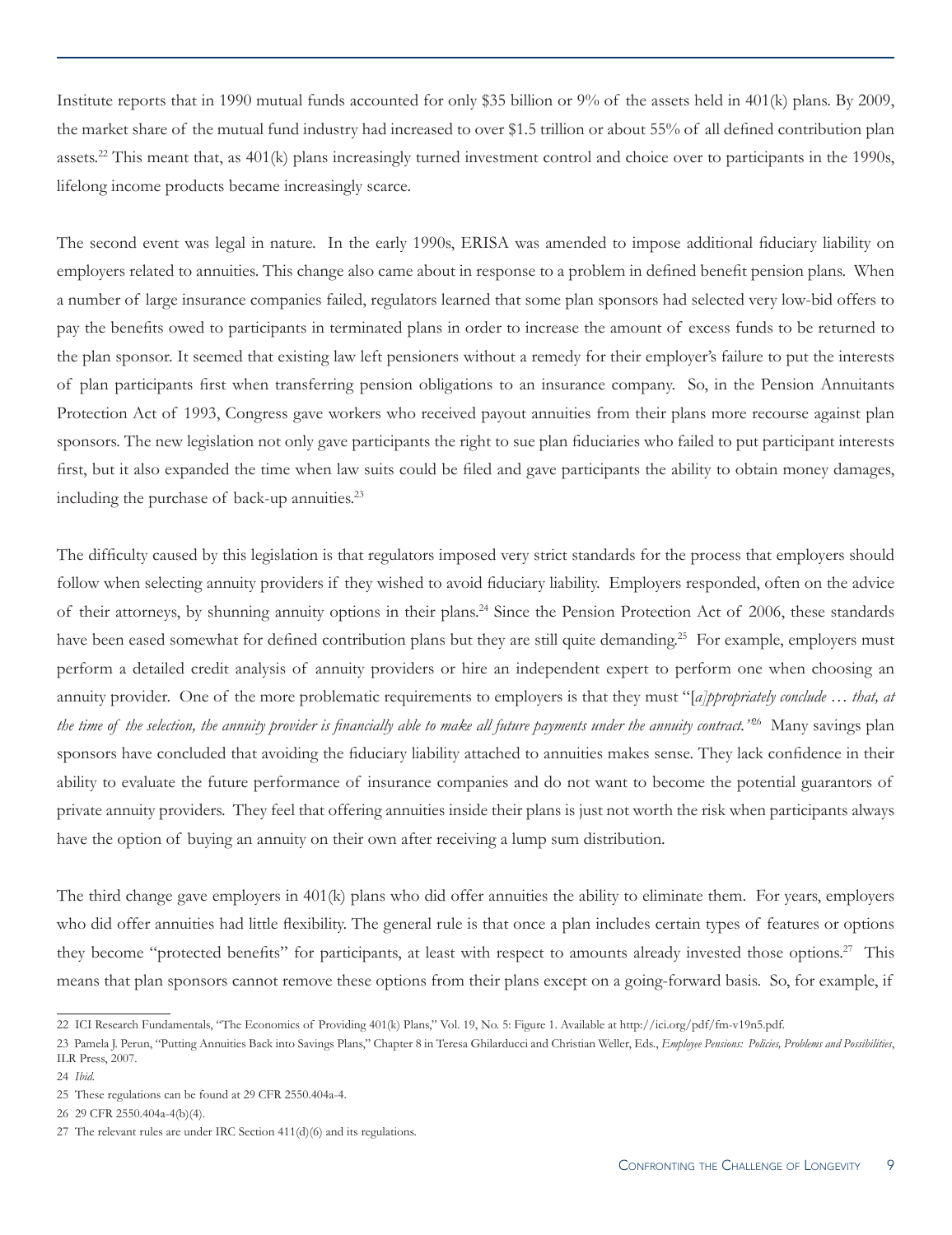a plan sponsor's plan offered annuities as a distribution option in 1993 the plan had to continue to offer that same option in 2003. This rule was not necessarily an issue for stable plans and stable companies. But it caused many complications when, as a result of a company acquisition or merger, plans from previously separate companies had to be merged into one. The new employer and the survivor plan were often faced with the difficulty of maintaining multiple annuity forms of benefits for a small number of participants from plans that no longer existed. After years of discussions, however, employers received some relief in 2005 when regulations were changed to allow them to eliminate annuity contracts from their plans, so long as participants are able to receive an equivalent lump sum distribution of their account balances when they leave the plan.<sup>28</sup>

So, circa 2010, the result of these developments is that the 401(k) universe of plans is virtually annuity-free. The law imposes very strict standards when annuities are available in a plan but also gives employers an easy out. Employers don't have to offer them and most don't. Employers who do offer them can generally remove them from their plans. Employers who do offer them must undertake rigorous analysis before adding an annuity provider to a plan or face additional fiduciary liability if the provider later becomes insolvent. The legal standards for the type of analysis required, however, are uncertain and, in some cases, impracticable.

#### Longevity Protection and People

In order for a national policy on lifelong income to succeed, it has to be one that individual savers endorse, support and are willing to use. Long-standing trends in annuity utilization suggest that designing an appealing policy will not be easy. Outside the employer plan system, few people opt to convert their savings into the traditional form of annuity – an immediate, fixed income annuity in which a purchaser transfers a lump sum of savings to an insurance company and receives a guaranteed stream of income that begins immediately and usually continues for life in return. Industry statistics report that annual sales of this type of annuity nearly quadrupled between 1996 and 2008 but only from \$2.8 billion to \$8 billion.29

To the extent that people buy annuities, the preferred form is the variable deferred annuity.<sup>30</sup> In a variable deferred annuity, a purchaser invests a sum of money, either all at once or over time, in various investment portfolios offered by an insurance company. This is a popular insurance product because, among other reasons, there is no tax on investment gains until funds are withdrawn. These policies do give owners the option to annuitize the value of their portfolios. But owners also typically have the right to withdraw their funds in whole or in part, and most do. Few owners convert their holdings into payout annuities.<sup>31</sup> Sales of these annuities grew from \$74 billion in 1996 to \$155.5 billion in 2008.<sup>32</sup>

<sup>28</sup> Treasury Regulation section 1.411(d)-4, Q&A-2. *See* http://www.irs.gov/irb/2005-10\_IRB/ar08.html.

<sup>29</sup> Anthony Webb, "The United States Longevity Insurance Market," Pension Research Council Working Paper 2010-17, The Wharton School, University of Pennsylvania, September 2010. Available at: http://www.pensionresearchcouncil.org/publications/document.php?file=889.

<sup>30</sup> For more information about the market for variable annuities, *see* Jeffrey R. Brown and James M. Poterba, "Household Demand for Variable Annuities," Working Paper 2004-08, Boston College Center for Retirement Research, 2004. Available at: http://papers.ssrn.com/sol3/papers.cfm?abstract\_id=546245.

<sup>31</sup> Kenneth S. Apfel, Michael J. Graetz, Catherine Hill, Joni Lavery and Virginia P. Reno, *Uncharted Waters: Paying Benefits from Individual Accounts in Federal Retirement Policy,*  Study Panel Final Report, National Academy of Social Insurance, Washington, DC, 2005. Available at: http://www.nasi.org/sites/default/files/research/Uncharted\_Waters\_Report.pdf.

<sup>32</sup> *See* Footnote 29.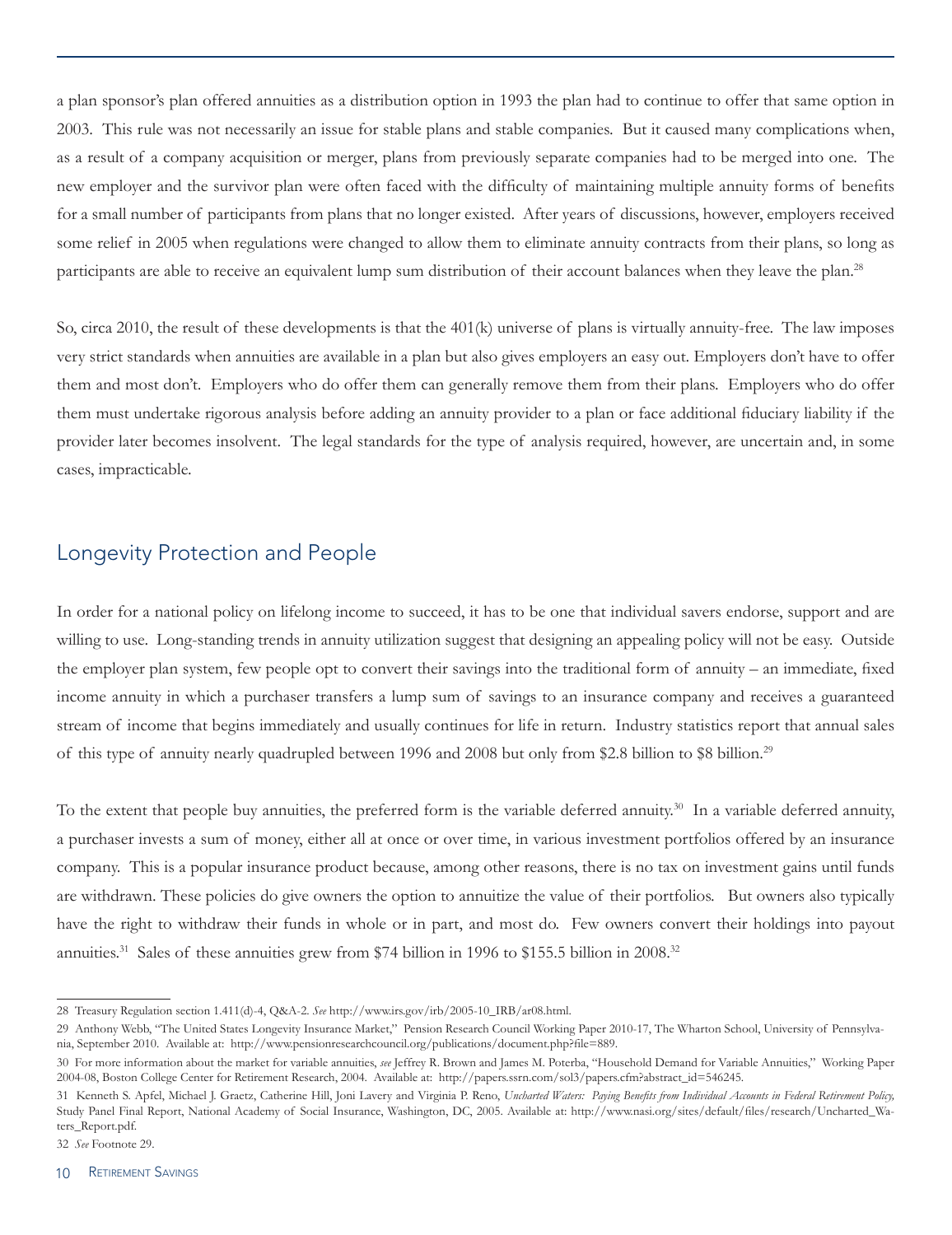Within the private pension system, fewer and fewer plan participants are embracing annuities as their preferred form of retirement income, even in plans where annuities are required to be the default form of benefit. For decades, most defined benefit pension plans paid benefits only in the form of a life annuity. In the early 2000s, however, many defined benefit pension plans began to add lump sum distributions as an alternative. Statistics from the 2003 National Compensation Survey indicate that only about 25% of participants had the option of a lump sum distribution but by 2003 it was available to close to 50% of participants.33 The 2005 National Compensation Survey found that 53% of participants in defined benefit pension plans had access to a lump sum distribution, and 43% of participants had the option of taking their entire benefit in a lump sum.<sup>34</sup> Precise statistics on the take-up of lump sum options are not available. One major industry player estimates that about 50% of participants in defined benefit pension plans who can take a lump sum distribution do so.<sup>35</sup> According to statistics from the Profit Sharing/401(k) Council of America, in the 50% of defined benefit pension plans that offer a lump sum distribution, 90% of participants will choose that option.<sup>36</sup>

A recent in-depth study of two defined benefit pension plans in two Fortune 500 companies illustrates the attraction that lump sum options hold for participants in traditional defined benefit pension plans. The researchers analyzed distribution choices in a traditional defined benefit pension plan and a cash balance plan, which is a defined benefit pension plan but is designed to operate like a defined contribution plan. They found that take-up of lump sums was actually higher in the traditional plan than in the cash balance plan. About 27% of participants in the traditional defined benefit pension plan chose lump sums but, surprisingly, only 17% of those in the cash balance plan where lump sum options have always been an available and popular feature did so. Even so, the researchers still found that

[l]ess than one-quarter of married participants in our study chose an annuity, even though it is the federally mandated default option for married couples. Married participants worked actively to overcome the default annuity option by submitting a written, notarized waiver … The desire among married participants in their 50s and 60s to "deannuitize" a DB plan distribution appears to be quite strong, and stands in sharp contrast to the inertia typically displayed by defined contribution participants in the accumulation phase.<sup>37</sup>

The researchers also found that older participants (age 70+) were more likely to annuitize than younger ones while high-networth and male participants were more likely to choose a lump sum.<sup>38</sup>

Similar results are evident in 403(b) plans. These plans are defined contribution plans, similar to 401(k) plans in that they often accept participant contributions that are available to a special subset of employers such as non-profit entities and public

<sup>33</sup> *See* http://www.investorguide.com/igu-article-733-pensions-pension-income-planning-lump-sum-or-monthly-fixed-pension.html.

<sup>34</sup> National Compensation Survey: Employee Benefits in Private Industry in the United States (2005), U.S. Department of Labor, May 2007: Table 51. Available at: http:// www.bls.gov/ncs/ebs/sp/ebbl0022.pdf.

<sup>35</sup> John A. Ameriks, William J. Burns, Charles J. Klose, Frank W. Nessel, and Stephen P. Utkus, "Immediate Income Annuities and Defined Contribution Plans," Volume 32, Vanguard Center for Retirement Research, May 2008.

<sup>36</sup> Testimony of David L. Wray, before the Departments of Labor and Treasury Joint Hearing on Lifetime Income Products, September 14, 2010. Available at: http:// www.dol.gov/ebsa/pdf/PSCA091510.pdf.

<sup>37</sup> Gary R. Mottola and Stephen P. Utkus, "Lump Sum or Annuity? An Analysis of Choice in DB Pension Payouts," Volume 30, Vanguard Center for Retirement Research, November 2007: 1. Available at: https://institutional.vanguard.com/iam/pdf/CRRLSA.pdf.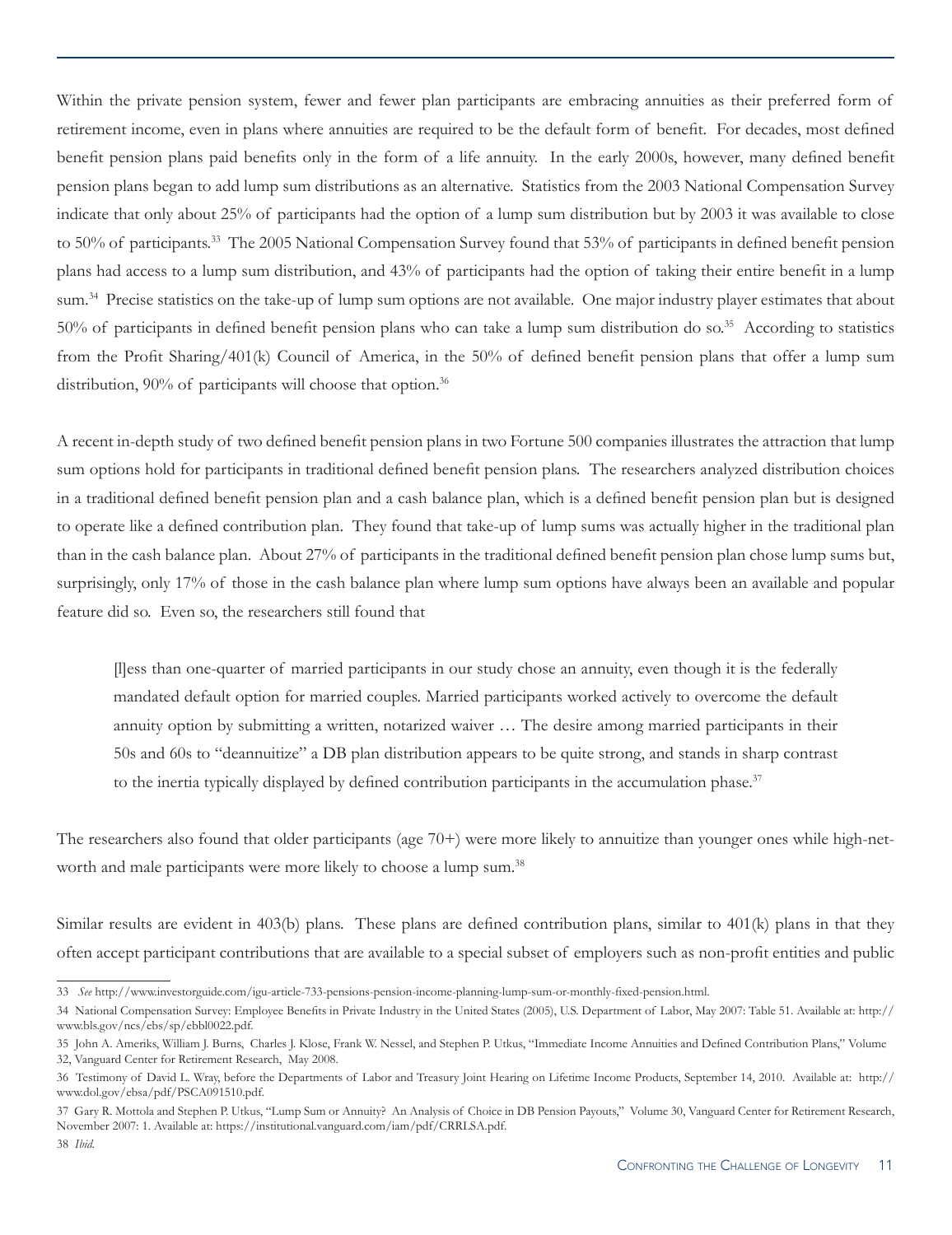schools. For decades, the leading provider of these plans, TIAA-CREF, offered only life annuities but in 1989 began to make non-annuity forms of payment available to participants. By 1997, the number of participants choosing a life annuity had fallen by 30% from the 1988 level.<sup>39</sup> By 2001, only about 45% of participants chose a life annuity.<sup>40</sup> The TIAA-CREF data indicate that giving more choice to participants elicits new behavioral patterns that seem to work to the disadvantage of annuities.

As non-annuity distribution options became available to retirees, more of them elected not to use a lifecontingent annuity as a form of payout, at least at or near the time of retirement. More retiring individuals are electing to allow assets in their employer-sponsored retirement plans to continue to accumulate without taking distributions; use 'temporary' or 'transitional' mechanisms for distribution of assets that do not involve life contingencies; and receive only the minimum amount of distributions needed to avoid federal tax penalties.<sup>41</sup>

Given these dismal statistics, many employers might be justified in concluding that adding lifetime income options to their plans is not worth the bother. If participants don't want annuities, why assume the additional risks and plan complications? There are some indications, however, that saver sentiment about annuities is becoming more positive, impelled in part by the sharp decline in account balances experienced by 401(k) savers in the Great Recession. Industry statistics indicate a sharp increase in purchases of immediate and deferred fixed annuities in 2008 and 2009.<sup>42</sup> It's not yet clear if this trend will continue if the stock market continues to recover but a recent major survey found that plan participants "*are more cautious, and have an increasing appetite for investment options that offer more safety than the potential of high returns, at least for now*."43 The study also reports that employers may now be significantly underestimating their employees' interest in having annuity options in their plans.<sup>44</sup>

In recent years, moreover, there has been a substantial advancement in understanding what economists call "the annuity puzzle." Why is it that the basic annuity – a fixed, immediate annuity that guarantees income for life – is so unpopular? It is well-recognized that an annuity is not for everyone, and a decision not to purchase one could have any number of reasonable explanations. Some have sufficient income from Social Security or a substantial pension from a defined benefit pension plan to provide the amount of guaranteed income they believe necessary. Others prefer to maintain investment control over their assets or plan to transfer a substantial portion of their assets to their heirs or a charity upon death. Many are concerned about the future solvency of an annuity provider or believe the annuity is unfairly priced. Still others don't believe an annuity is a good value for them, given what they believe to be their potential life expectancy.45

<sup>39</sup> John Ameriks, "The Retirement Patterns and Annuitization Decisions of a Cohort of TIAA-CREF Participants," TIAA-CREF Research Dialogues, Issue No. 60, August 1999. Available at: http://www.tiaa-crefinstitute.org/pdf/research/research\_dialogue/60.pdf.

<sup>40</sup> John Ameriks, "Recent Trends in the Selection of Retirement Income Streams Among TIAA-CREF Participants," TIAA-CREF Research Dialogues, Issue No. 74, December 2003. Available at: http://www.tiaa-crefinstitute.org/pdf/research/research\_dialogue/74.pdf.

<sup>41</sup> John Ameriks, "How do Retirees Go From Stock to Flow?," Working Paper 2003-18, The Pension Research Council, The Wharton School, The University of Pennsylvania, 2003. Available at: http://www.pensionresearchcouncil.org/publications/document.php?file=118.

<sup>42</sup> Alan LaWine, "Investors Take a Shine to Fixed and Immediate Annuities," Registeredrep.com, May 19, 2009. Available at: http://registeredrep.com/newsletters/insuranceletter/investors\_stash\_cash\_fixed\_deferred\_immediately\_annuities\_0519/.

<sup>43</sup> MetLife, "8<sup>th</sup> Annual Study of Employee Benefit Trends: Findings from the National Survey of Employers and Employees," 2010: 11. Available at: http://www.metlife. com/business/insights-and-tools/industry-knowledge/employee-benefits-trends-study/index.html?WT.mc\_id=vu1351#highlights. 44 *Idem*. P. 52.

<sup>45</sup> For a review of the literature, *see* Jeffrey R. Brown, "Rational and Behavioral Perspectives on the Role of Annuities in Retirement Planning," NBER Working Paper 13537, 2002. Available at: http://papers.ssrn.com/sol3/papers.cfm?abstract\_id=546245.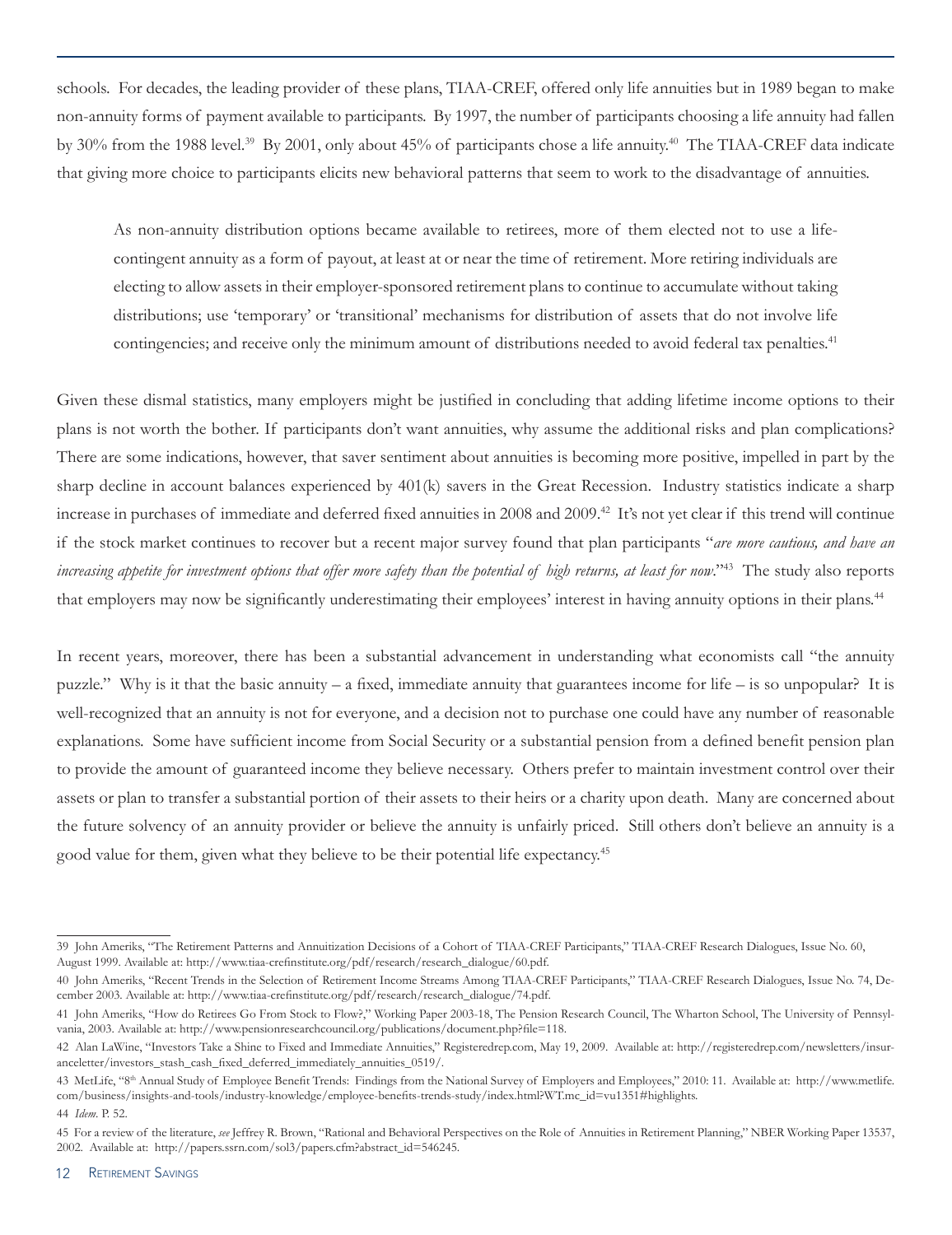Increasingly, however, economists are becoming convinced that a major contributor to the low take-up rate for traditional annuities is the way in which they have been marketed to people. Experimental research indicates that the way in which the marketing message is "framed" or presented to potential purchasers can have a significant impact on the decision to purchase a life annuity. One major variable appears to be the effect of "negative" framing. In one study, participants were shown three slides: one favoring annuities by highlighting the potential negative effects of investing in equities and bonds; one favoring investments by highlighting the negative effects of annuities; and one neutral slide. The negative framing in the presentation was an emphasis on either the risks of loss through investing in the stock market or the risk of dying early when purchasing an annuity. Researchers found

that negative framing can be very effective in influencing financial decisions, in particular the decision to purchase an annuity. For males and females, one or both of the biases had significant and sizeable effects on the choice to purchase an annuity. The influence of the biases is even more striking because the biased presentations lasted only 5 minutes, were factual, and were not exaggerated.<sup>46</sup>

A second study tested a different but related aspect of framing the annuity purchase decision. In this case, the research examined the effect of whether the annuity purchase decision was presented in an "investment" frame (emphasizing the return on an account and the use of such words as "invest" and "earnings") or a "consumption" frame (emphasizing how much the product would allow purchasers to consume and the use of such words as "spend" and "payment"). The results showed a powerful effect for framing. When presented in a consumption frame, 72% of survey respondents preferred a life annuity to a savings account but when the same products were discussed using an investment frame only 21% chose the annuity. The researchers interpreted these results to suggest that

when consumers think in terms of consumption, they perceive the annuity as offering valuable insurance that protects a level of consumption against the risk of outliving one's resources. Alternatively, when they think in terms of investment, annuities appear to increase risk without increasing return, because of the possibility that the total value of the stream of payments will be less than the initial investment.<sup>47</sup>

The results of studies in this vein of research suggest that adding annuity options to plans is not inevitably a waste of time. Participant rejection of annuities in work-based plans could be overcome and higher take-up rates could be attained by providing more education to workers about the merits of longevity protection for retirement consumption and marketing materials that better overcome psychological biases. Policy makers have already begun to consider how to introduce framing techniques into participant disclosure materials. The "Lifetime Income Disclosure Act" recently proposed by Senator Bingaman and co-sponsored by Senators Kohl and Isaakson would require participant benefit statements about account accumulations to include an illustration of how current accumulations might translate into income at retirement.<sup>48</sup>

<sup>46</sup> Julie R. Agnew, Lisa R. Anderson, Jeffrey R. Gerlach, and Lisa R. Syzkman, "The Annuity Puzzle and Negative Framing," Issue in Brief No. 8-10, Boston College Center for Retirement Research, July 2008: 4. Available at: http://www.investmentnews.com/assets/docs/CI51831731.PDF.

<sup>47</sup> Jeffrey R. Brown, Jeffrey R. Kling, Sendhil Mullainathan and Marian V. Wrobel, "Framing and Annuities," Trends and Issues, TIAA-CREF Institute, January 2009: 5. Available at: http://www.tiaa-crefinstitute.org/pdf/research/trends\_issues/ti\_framingannuities\_0109.pdf.

<sup>48</sup> The full text of the Lifetime Income Disclosure Act, S.2832, is available at: http://www.thomas.gov/cgi-bin/query/z?c111:S.2832.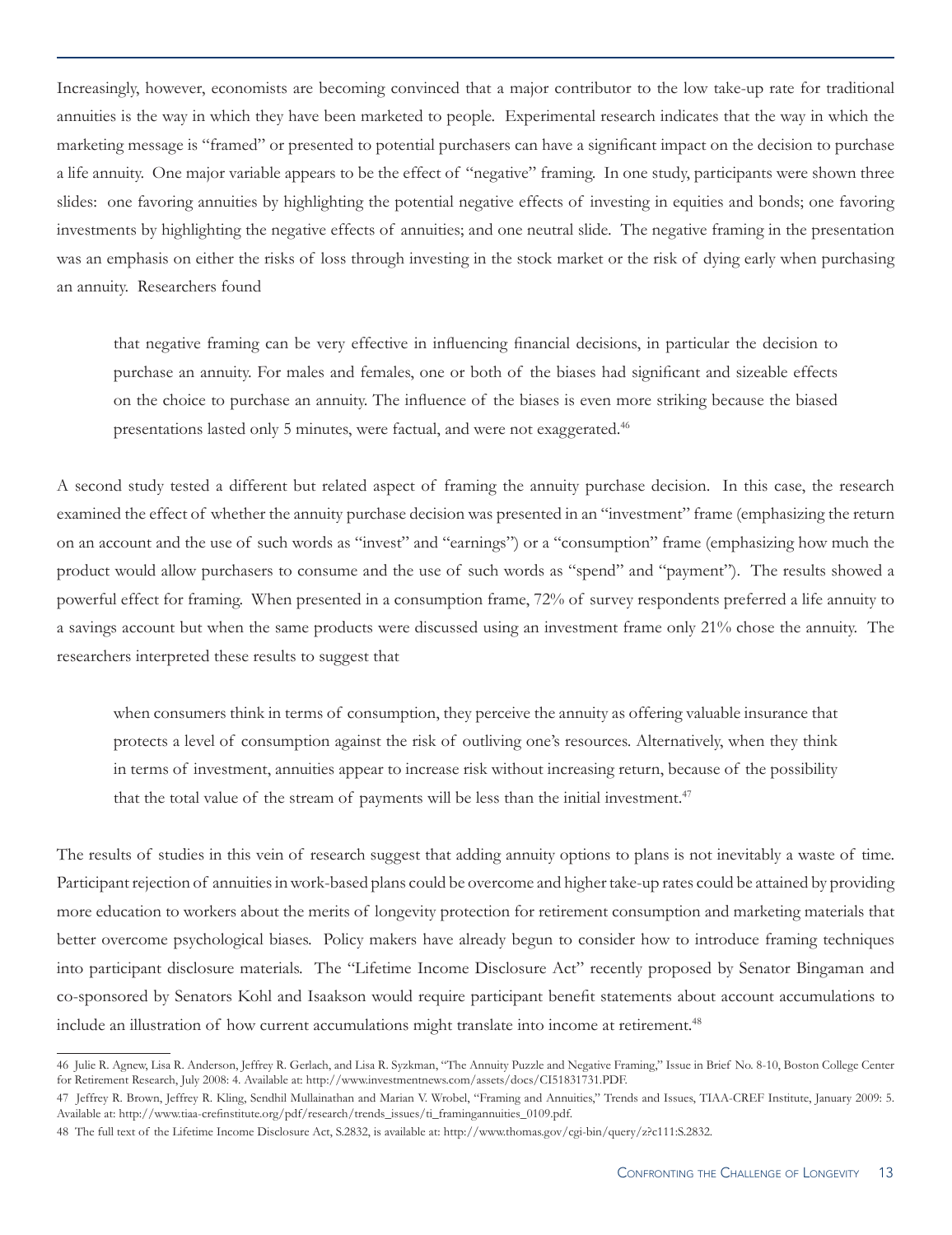A second line of offense to improve annuity acceptance rates by savers has been suggested by the success of "default" techniques in improving savings rates. Techniques such as automatic enrollment and default investment options are intended to mitigate the "inertia" effects that cause people to postpone action when confronted with difficult and complex choices. One recent proposal would encourage employers to make annuity options a default distribution option in 401(k) plans.<sup>49</sup> Under this plan, these annuities would become entitled to treatment under the fiduciary liability rules of ERISA as "default" options. Provided that participants received advance notice and the opportunity to opt out, employers would be relieved of much of the fiduciary liability currently associated with annuities when participants are defaulted into annuities. The trigger point for default annuitization would be the first time participants make a non-hardship request for a distribution, at which time half of their account balances would be automatically annuitized unless they opted out.

A second proposal would provide that participants who were over a certain age threshold, who had account balances over an amount designated by the plan sponsor, and who had made account withdrawals exceeding a set amount would be defaulted into a "trial annuity" unless they opted out.<sup>50</sup> The trial annuity period would last for twenty-four months at which point participants could choose another form of payment. Those who did not would continue to receive their annuity payments. The theory here is that, rather than having to make an abstract choice between a lump sum or an annuity, participants would have the opportunity to experience receiving monthly checks in retirement and many will decide or let inertia decide to continue the annuity.

A third proposal endorses the use of default annuitization strategies but suggests more must be done to give annuities enhanced acceptance by 401(k) plan savers.<sup>51</sup> The authors propose that lifetime income products should be embedded in the asset accumulation phase of retirement saving rather than assigning them solely to the distribution phase. They suggest that a program of phased or incremental acquisition of deferred annuities beginning perhaps at mid-career or earlier, with participant opt out available, would fundamentally re-frame how participants perceive annuities. The program could be structured in one or both of the following ways: first, by dedicating the employer match to the purchase of annuity-income units; and second, by incorporating the purchase of annuity-income units over time into a "QDIA" or "qualified default investment alternative" sanctioned by the Department of Labor.<sup>52</sup>

The techniques of these proposals may differ but at their core are the lessons recently learned about how savers might think (and act) differently about lifetime income products. Succinctly put, those lessons are

• Avoid all or nothing decisions … [don't require] retirees to use all, or none, of their savings to buy lifetime income instruments

<sup>49</sup> Jeffrey R. Brown, "Automatic Lifetime Income as a Path to Retirement Income Security," New York University School of Law, Colloquium on Tax Policy and Public Finance, Spring 2010. Available at: https://law.nyu.edu/ecm\_dlv4/groups/public/@nyu\_law\_website\_\_academics\_\_colloquia\_\_tax\_policy/documents/documents/ ecm\_pro\_064385.pdf.

<sup>50</sup> William G. Gale, J. Mark Iwry, David C. John and Lina Walker. "Increasing Annuitization in 401(k) Plans with Automatic Trial Income," No. 2008-02, The Retirement Security Project, 2008. Available at: http://www.brookings.edu/~/media/Files/rc/papers/2008/06\_annuities\_gale/06\_annuities\_gale.pdf.

<sup>51</sup> J. Mark Iwry and John A. Turner, "Automatic Annuitization: New Behavioral Strategies for Expanding Lifetime Income in 401(k)s," No. 2009-02, The Retirement Security Project, 2009. Available at: http://www.brookings.edu/~/media/Files/rc/papers/2009/07\_annuitization\_iwry/07\_annuitization\_iwry.pdf.

<sup>52</sup> A "QDIA" is a type of investment option that satisfies Department of Labor definitions and can be used by employers to serve as investment options for employees who fail to choose one. An employer who uses a QDIA in this manner is relieved of much of his or her fiduciary liability under ERISA.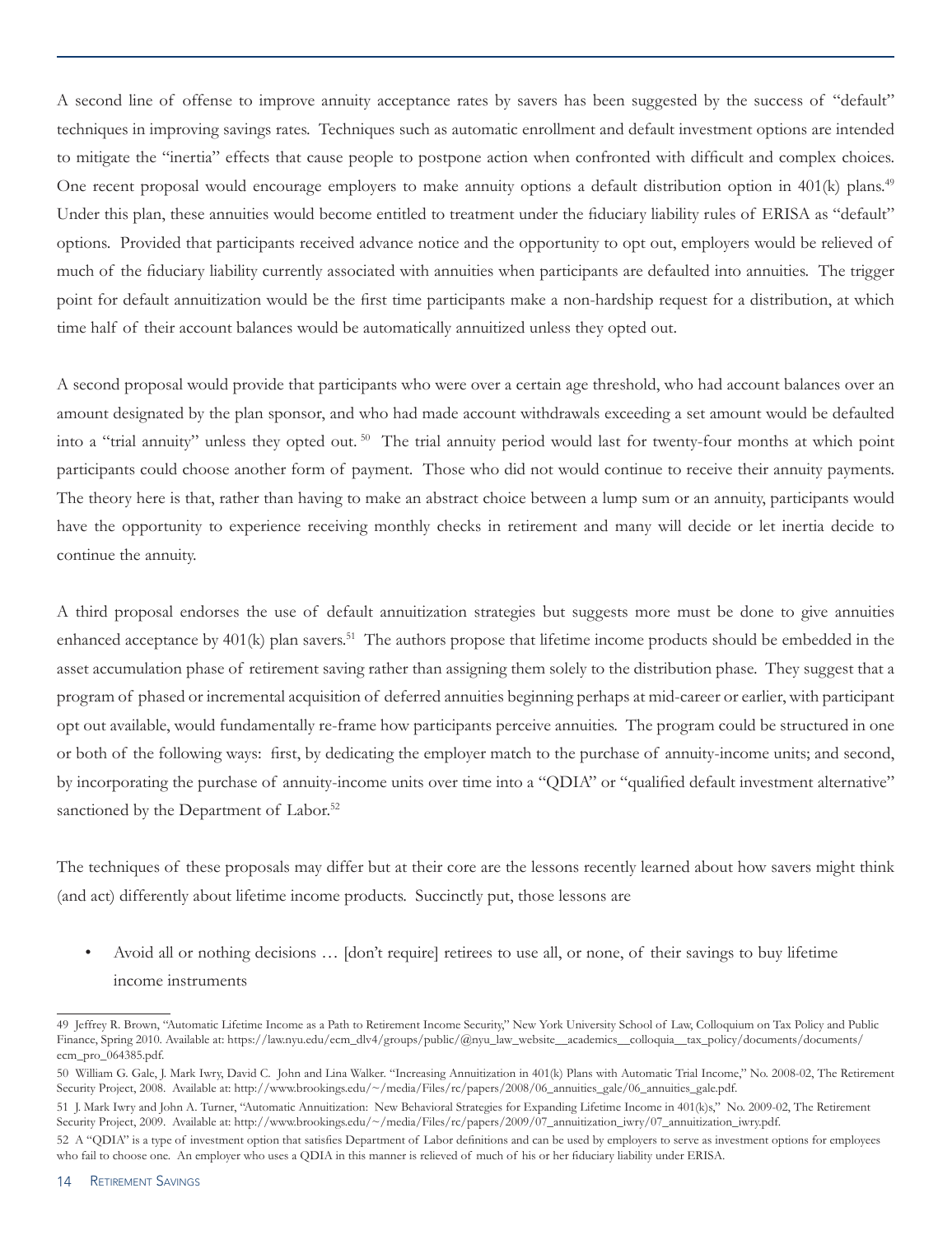- Avoid now or never decisions … [don't confront plan participants] with a single moment of truth when the decision of whether or not to take an annuity is thrust upon them
- Avoid never-or-forever decisions … [don't forbid retirees from reversing] any or all of an annuity purchase, at least for a while.<sup>53</sup>

#### Longevity Protection and Insurance Products

Just as there are new approaches to helping savers think differently about lifetime income products, there are also new (and old) industry products and arrangements available to plan sponsors. Table One illustrates the varieties of lifelong income products currently available in the marketplace. Table One describes their structure, the amount and type of income they guarantee and how their fees are reflected on a product-by-product basis. Table One also describes which insurance companies, by themselves or in combination with other financial services companies or distribution arrangements, specialize in each type of product.

As Table One illustrates, the traditional immediate life annuity as well as the traditional deferred life annuity continue to be available as both an in-plan and out-of-plan option. In addition, there are now several annuity "supermarkets" offered by private sector companies that make a variety of annuity options available for participants to purchase with their rollovers from a plan. Employers who wish to alert their participants about the benefits of lifetime income products without assuming the potential liability of offering them in their plans can direct them to one of these platforms. This simplifies annuity shopping for participants and gives them the benefit of choosing among pre-vetted options.

Table One also lists the insurance companies who have developed or are marketing a new suite of products typically described as "guaranteed living benefit" products. Guaranteed living benefit products provide partial protection from outliving assets in retirement. They are designed to appeal to savers' often expressed desire to retain control over a substantial portion of their assets. They insure only a portion of the account value. The income guarantee offered in these products typically comes in two varieties: 1) a guaranteed minimum income benefit (GMIB); and 2) a guaranteed minimum withdrawal benefit (GMWB). These options are built upon a variable annuity base so that individual account values fluctuate according to the market performance of the underlying variable annuity investment options. For an additional fee or a fee built directly into the product, purchasers receive the insurance company's promise to pay a guaranteed benefit for life or for a number of years, depending on the product, that provides a floor of income for their accounts.

In the GMIB, participants receive a minimum guaranteed income stream, even if their account value falls to zero. The insurance contract typically requires the purchaser to own the contract for several years before the benefit can be activated. It also requires the account to be annuitized. In the GMWB, participants are entitled to take fixed annual withdrawals equal to a

<sup>53</sup> *See* Footnote 44, page 6.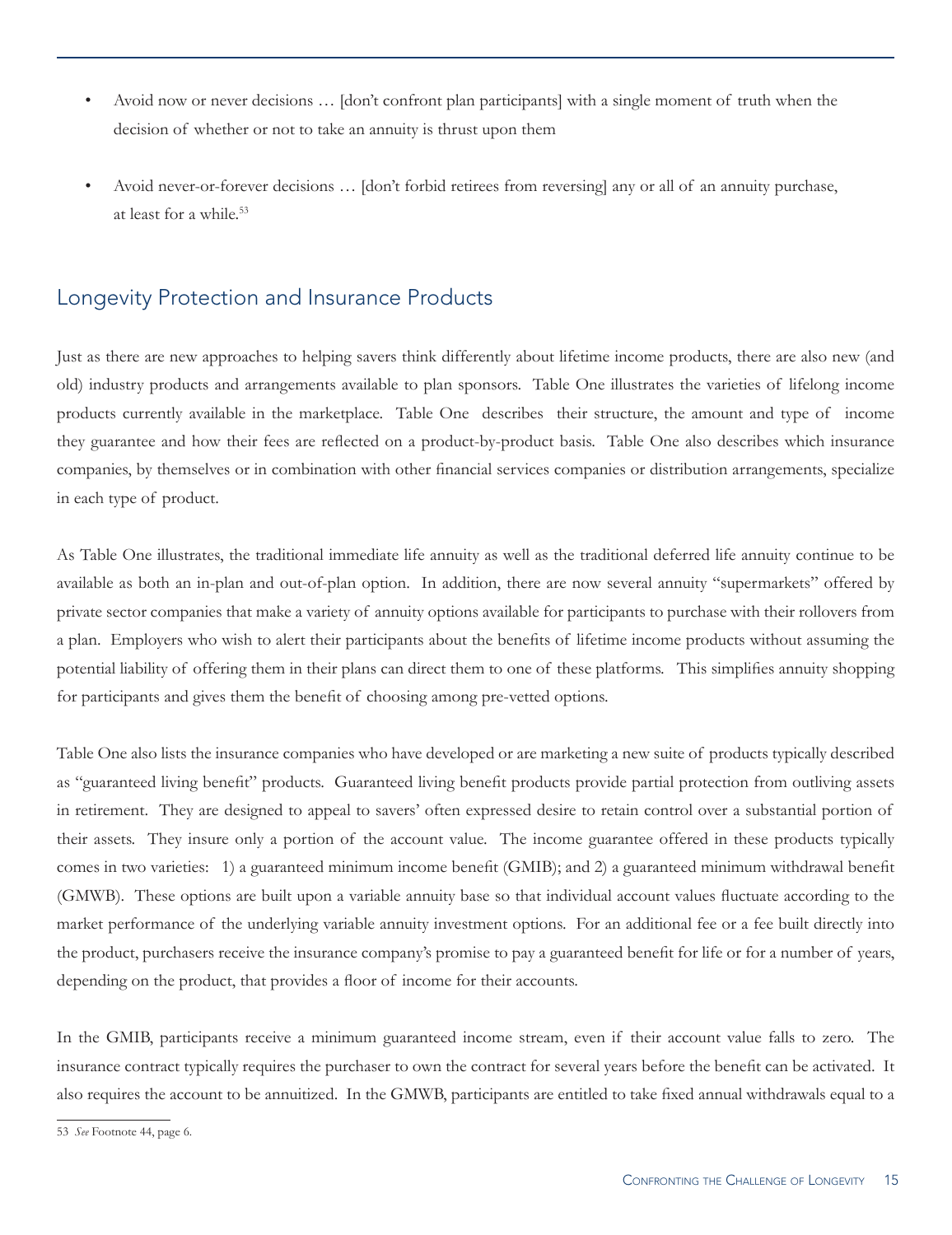|        |                                                            | Table 1. Current Lifetime Income Products*                                                                                                                                                                                                                                                                                                                                                                  |                                                                                                                                                                                                                                                                                                                                                                                                           |                                                                                                                                                                                              |                                                                                                                                                                                                                                                                                 |                                                                                                                                                     |
|--------|------------------------------------------------------------|-------------------------------------------------------------------------------------------------------------------------------------------------------------------------------------------------------------------------------------------------------------------------------------------------------------------------------------------------------------------------------------------------------------|-----------------------------------------------------------------------------------------------------------------------------------------------------------------------------------------------------------------------------------------------------------------------------------------------------------------------------------------------------------------------------------------------------------|----------------------------------------------------------------------------------------------------------------------------------------------------------------------------------------------|---------------------------------------------------------------------------------------------------------------------------------------------------------------------------------------------------------------------------------------------------------------------------------|-----------------------------------------------------------------------------------------------------------------------------------------------------|
| Number | Product Category                                           | High Level Description                                                                                                                                                                                                                                                                                                                                                                                      | Nature of Income<br>Guaranteed                                                                                                                                                                                                                                                                                                                                                                            | Fee Structure                                                                                                                                                                                | Product Insurer                                                                                                                                                                                                                                                                 | Product Insurer                                                                                                                                     |
|        | In-Plan Deferred<br>Fixed Annuity                          | Each contribution purchases<br>guaranteed future income<br>company general account<br>Contributions are typically<br>invested into insurance<br>Purest 'DB in DC'<br>$\bullet$<br>$\bullet$                                                                                                                                                                                                                 | account to receive income<br>Participant must annuitize<br>at time of investment (no<br>Maximizes initial income<br>upside potential)<br>benefit<br>$\bullet$                                                                                                                                                                                                                                             | Incorporates investment<br>management, longevity,<br>impact of future income<br>administration, and risk<br>the purchase rates and<br>Fees are embedded in<br>amount<br>charges<br>$\bullet$ | 个<br>个<br>个<br>Hartford (Lifetime Income)<br>Barclays Global Investor<br>(Lifetime Guaranteed<br>Met Life (Personal<br>Mutual of Omaha<br>Income Account)<br>Pension Builder)<br>(SponsorMatch)                                                                                 | United of Omaha Life<br>Insurance Company<br>Hartford Insurance<br>multiple insurers)<br>MetLife (Future<br>MetLife                                 |
| $\sim$ | In-Plan Guaranteed<br>Minimum Income<br>Benefit (GMIB)     | Each contribution purchases<br>company separate account<br>Contributions are typically<br>a minimum level of future<br>invested into insurance<br>income<br>$\bullet$                                                                                                                                                                                                                                       | account to receive income<br>Participant must annuitize<br>of underlying investment<br>Payment is typically paid<br>orable performance<br>out over a lifetime or a<br>portfolio will increase<br>lifetime with a period<br>future income<br>benefit<br>certain<br>$F_{\overline{\theta}}$<br>$\bullet$<br>$\bullet$                                                                                       | investment and insurance<br>typically built into the<br>During accumulation<br>During the income<br>annuity guarantee<br>phase, all fees are<br>phase, explicit<br>fees<br>$\bullet$         | 个<br>Genworth (Clear Course<br>Income Benefit)                                                                                                                                                                                                                                  | Genworth Insurance                                                                                                                                  |
| S      | Minimum Withdrawal<br>In-Plan Guaranteed<br>Benefit (GMWB) | Participant retains control of<br>withdrawal factor applied to<br>company separate account<br>expressed as a percentage<br>Contributions are typically<br>benefit base upon which<br>Future income stream is<br>establishes participant's<br>invested into insurance<br>future withdrawals are<br>Each contribution<br>account balance<br>benefit base<br>calculated<br>$\bullet$<br>$\bullet$<br>$\bullet$ | No guarantee of principal;<br>retirement and has access<br>portfolio will increase the<br>participant's benefit base<br>of underlying investment<br>Favorable performance<br>initiated based on the<br>to their account value<br>during income phase<br>guarantee of income<br>Income generated is<br>annuitize account at<br>Participant does not<br>benefit base<br>$\bullet$<br>$\bullet$<br>$\bullet$ | throughout accumulation<br>percentage of account<br>value or benefit base<br>Fee is expressed as<br>and income phases<br>Explicit investment<br>and insurance fees                           | 个<br>$\uparrow$<br>$\uparrow$<br>个<br>$\uparrow$<br>$\uparrow$<br>Genworth (Clear Course<br>Alliance Bernstein (TBD)<br>Prudential (IncomeFlex)<br>(Guaranteed Income<br>Withdrawal Benefit)<br>(SecureFoundation)<br>Milliman (RGN)<br>John Hancock<br>Great-West<br>for Life) | Prudential Insurance<br>Genworth Insurance<br>Hancock Insurance<br>Annuity Insurance<br>Great-West Life &<br>Multiple Insurers<br>Multiple Insurers |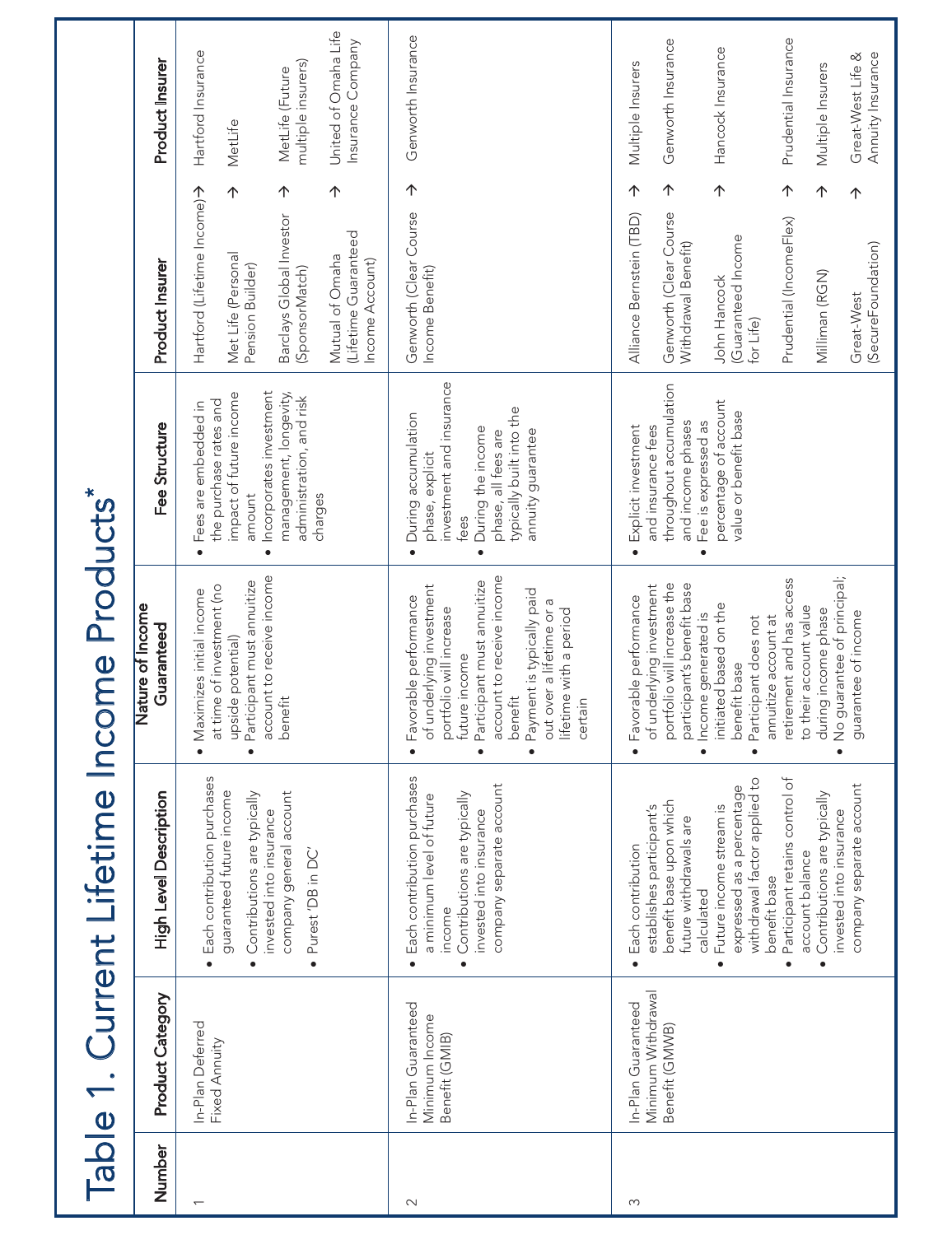|                |                                                                                                       | Table 1. (Continued) Current                                                                                                                                                                                                                                                                                                                                                                                                 |                                                                                                                                                                                                                                                                                                                                                                                                                         | Lifetime Income Products*                                                                                                                                                                              |                                                                                                                                   |                   |
|----------------|-------------------------------------------------------------------------------------------------------|------------------------------------------------------------------------------------------------------------------------------------------------------------------------------------------------------------------------------------------------------------------------------------------------------------------------------------------------------------------------------------------------------------------------------|-------------------------------------------------------------------------------------------------------------------------------------------------------------------------------------------------------------------------------------------------------------------------------------------------------------------------------------------------------------------------------------------------------------------------|--------------------------------------------------------------------------------------------------------------------------------------------------------------------------------------------------------|-----------------------------------------------------------------------------------------------------------------------------------|-------------------|
| Number         | Product Category                                                                                      | High Level Description                                                                                                                                                                                                                                                                                                                                                                                                       | Vature of Income<br>Guaranteed                                                                                                                                                                                                                                                                                                                                                                                          | Fee Structure                                                                                                                                                                                          | Product Insurer<br><b>Product Distributor</b>                                                                                     |                   |
| 4              | Guaranteed Minimum<br>Out-of-plan Rollover<br>Institutional Offering<br>Withdrawal Benefits<br>(GMWB) | Participant retains control of<br>withdrawal factor applied to<br>company separate account<br>expressed as a percentage<br>Contributions are typically<br>benefit base upon which<br>Future income stream is<br>establishes participant's<br>invested into insurance<br>future withdrawals are<br>Rollover contribution<br>account balance<br>benefit base<br>calculated<br>$\bullet$<br>$\bullet$<br>$\bullet$<br>$\bullet$ | guarantee of principal;<br>retirement and has access<br>portfolio will increase the<br>participant's benefit base<br>of underlying investment<br>· Favorable performance<br>initiated based on the<br>to their account value<br>during income phase<br>Income generated is<br>guarantee of income<br>Participant does not<br>annuitize account at<br>benefit base<br>$\stackrel{\circ}{\geq}$<br>$\bullet$<br>$\bullet$ | percentage of account<br>value or benefit base<br>Fee is expressed as<br>throughout income<br>Explicit investment<br>and insurance fees<br>phase<br>$\bullet$<br>$\bullet$                             | Lincoln Financial<br>MetLife<br>$\uparrow$<br>$\uparrow$<br>and Guaranteed Income<br>Fidelity (MetLife Growth<br>Lincoln (i4Life) |                   |
| $\overline{5}$ | Out-of-plan Rollover<br>Annuity Platform<br>"Supermarket<br>Approach"                                 | Maximize income at point of<br>Choice of insurers for fixed<br>distribution<br>annuities<br>$\bullet$                                                                                                                                                                                                                                                                                                                        | account to receive income<br>Participant must annuitize<br>at time of investment (no<br>Maximizes initial income<br>upside potential)<br>benefit<br>$\bullet$<br>$\bullet$                                                                                                                                                                                                                                              | Incorporates investment<br>management, longevity,<br>administration, and risk<br>the purchase rates and<br>Fees are embedded in<br>impact future income<br>amount<br>charges<br>$\bullet$              | Multiple Insurers<br>Multiple Insurers<br>$\uparrow$<br>个<br>Fidelity Platform<br>Hueler Platform                                 |                   |
| $\sim$         | In-plan Immediate<br>Annuities                                                                        | · Maximize income at point of<br>Plan Sponsor selects the<br>· Purchase at retirement<br>distribution<br>insurer<br>$\bullet$                                                                                                                                                                                                                                                                                                | lifetime, a selected period,<br>account to receive income<br>Participant must annuitize<br>or a lifetime with a period<br>at time of investment (no<br>specified amount over a<br>Payments are made in a<br>· Maximize initial income<br>liquidated at time of<br>upside potential)<br>Account value is<br>purchase<br>benefit<br>certain<br>$\bullet$<br>$\bullet$<br>$\bullet$                                        | Incorporates investment<br>management, longevity,<br>administration, and risk<br>the purchase rates and<br>Fees are embedded in<br>impact future income<br>amount<br>charges<br>$\bullet$<br>$\bullet$ | 个<br>Multiple Insurers                                                                                                            | Multiple Insurers |

\*Reprinted with the permission of the Institutional Retirement Income Council (IRIC). © 2010 Institutional Retirement Income Council, Iselin, NJ, USA. All rights reserved. \*Reprinted with the permission of the Institutional Retirement Income Council (IRIC). © 2010 Institutional Retirement Income Council, Iselin, NJ, USA. All rights reserved.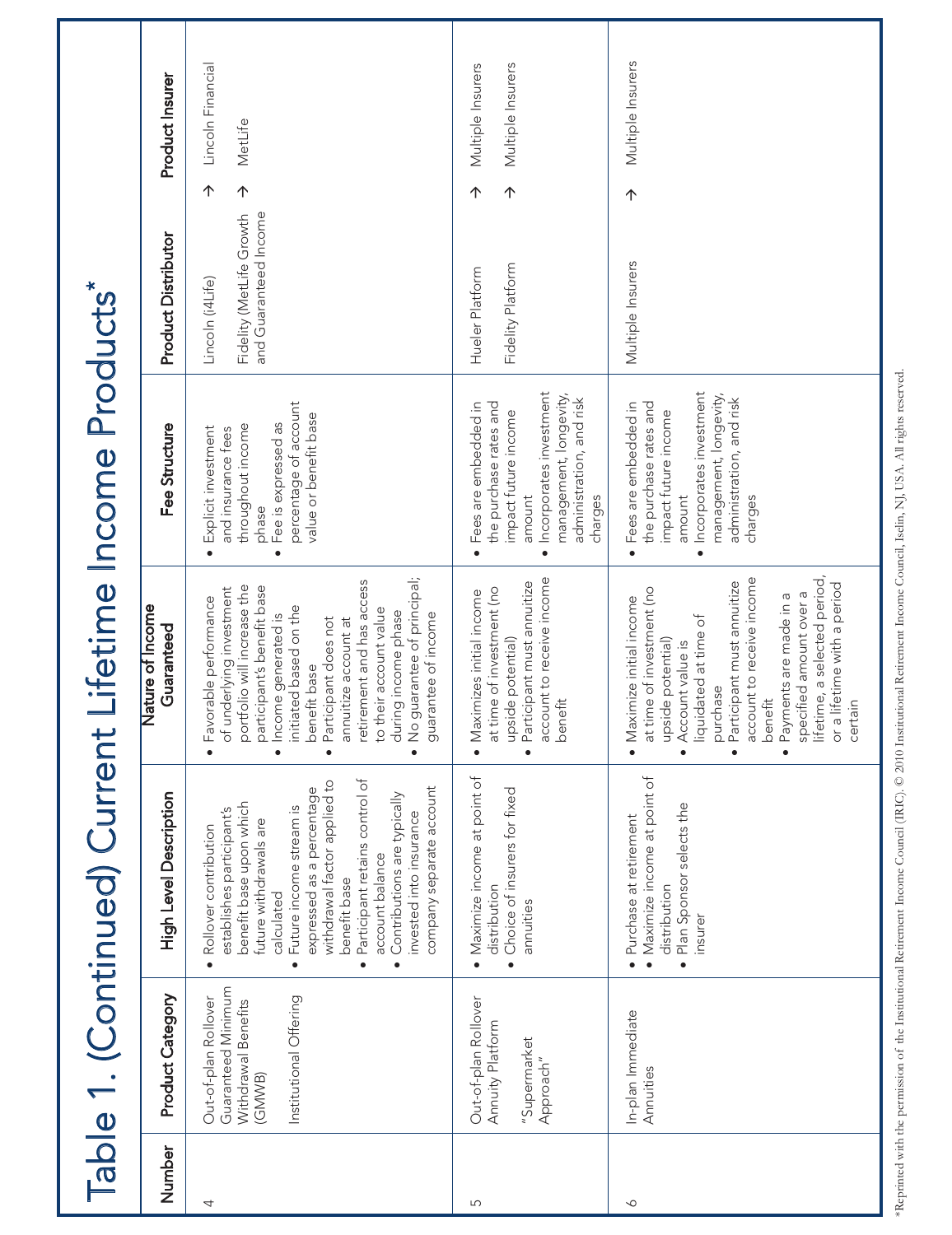pre-determined percentage of their contributions for a guaranteed number of years. Annuitization is not required. Industry statistics indicate these products have proven to be extremely popular, becoming important drivers of variable annuity sales in the out-of-plan market.<sup>54</sup>

The industry has developed more flexible products and creative investment structures that may well fit the needs and goals and provide important longevity protection to today's 401(k) plan savers. Beyond their control, however, are two issues related to insurance products that may continue to dampen their appeal within 401(k) plans. The first issue is gender pricing of annuities. In the out-of-plan market, insurance companies generally use separate male and female actuarial tables to price annuities. Because women on average live longer than men, this results in women receiving smaller annuity payments than men for the equivalent premium. The Supreme Court in *Norris v. Arizona*, however, has held that it is illegal to use sex-linked actuarial tables in employee benefit plans under the Title VII of the Civil Rights Act of 1964 which prohibits sex discrimination in employment.<sup>55</sup> The effect of the *Norris* decision is to make in-plan annuity purchases advantageous to women and out-of-plan purchases advantageous to men. This means that male savers in 401(k) plans may decline to purchase one of these products through their plans because the same product may be more attractively priced outside the plan.

A second issue concerns the quality of the protection available to purchasers through existing regulation of the insurance industry and its products. The regulation of insurance companies has largely been left to the states since passage of the McCarren-Ferguson Act of 1945. When an insurance company become insolvent, state regulators step in to manage its affairs. State guarantee funds become available to protect policy holders from default. The private pension system had its first major brush with state guarantee systems in the early 1990s when a number of large insurance companies failed.<sup>56</sup> As a result of that experience, the benefits community has expressed concern about the inter-play of state-regulated insurance products and a federally-regulated employee plan system. The primary concerns are that 1) state guarantee associations do not currently provide an adequate level of guarantees (generally ranging from \$100,000 to \$300,000 in the present value of annuity benefits), 2) the eligibility for and extent of state guarantees vary from state to state, and 3) even when guarantees are adequate, there can be a lengthy process and delay before the state fund begins payment.<sup>57</sup>

Integrating lifetime income products into 401(k) plans successfully will require confidence on the part of policy makers, employers and savers alike that these products have adequate regulatory support. Some experts believe that the state regulation of insurance companies is strong, and guarantee funds are adequate to protect savers. Others suggest that additional protection can be achieved if plans offer a diverse set of products and providers that will minimize the risk of insurance company default. But many others are calling for uniform reforms at the state level such as standardizing and strengthening state guarantee funds or setting minimum federal standards. Still others feel that a strong federal role will be required and propose a variety of alternatives. They range from providing protection through the federal Pension Benefit Guarantee Corporation, creating

<sup>54</sup> Susan Sell, "Guaranteed Living Benefits Experience Study," Issue 64, Product Development News, Society of Actuaries, March 2006. Available at: http://www.soa.org/ library/newsletters/product-development-news/2006/march/pdn-2006-iss64-sell.pdf. *See also* Susan Sell, "The GLWB Feature is Seeing Sales Success," National Underwriter, January 6, 2008. Available at: http://www.lifeandhealthinsurancenews.com/Issues/2008/1/Pages/The-GLWB-Feature-Is-Seeing-Sales-Success.aspx. 55 *Norris v. Arizona Governing Committee*, 103 S. Ct. 3942 (1983).

<sup>56</sup> *See* Footnote 23.

<sup>57</sup> A description of insurance coverage provided by the various states can be found at: http://www.immediateannuities.com/guaranty\_liability/guaranty.htm.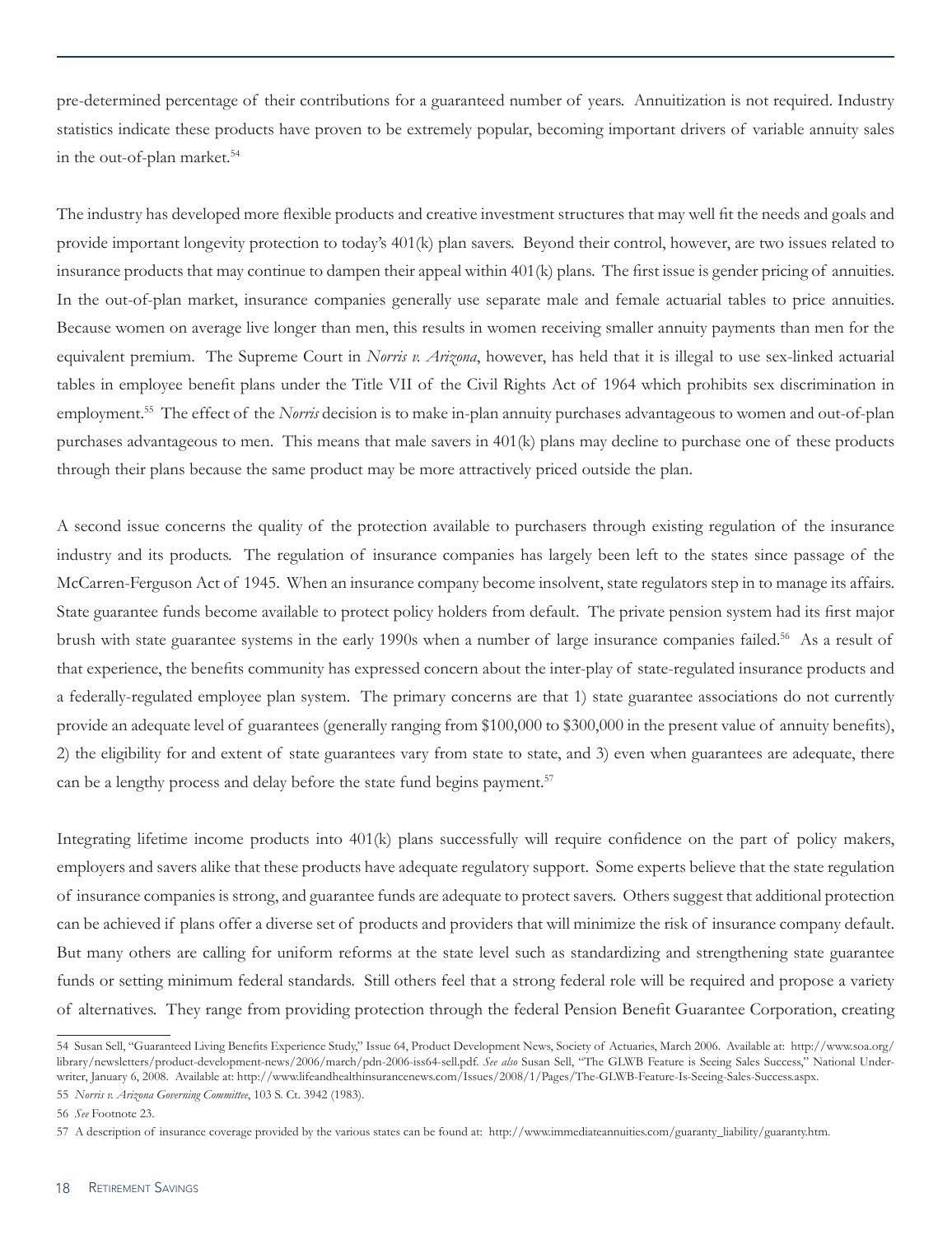an optional federal charter for insurance companies and a new federal regulatory body to oversee the insurance industry, or establishing a federally-backed and uniform guarantee for lifetime income products based on the private sector reinsurance market with an underlying federal guarantee and an FDIC-like insurance system funded by premiums.<sup>58</sup>

This issue may, in fact, become a significant stumbling block on the road to greater inclusion of lifetime income products in 401(k) plans. It is key to resolving the issue of fiduciary liability that employers will require before including these products in their plan. It is also key to convincing savers that it is safe to transfer a portion of their accounts to an insurance company in exchange for a future promise to pay. The issue raises other broad issues of federalism and financial services industry regulation that are outside the jurisdiction of the private pension system. The federal government has been given a greater footprint in regulation of the insurance industry through the creation of the Federal Insurance Office in the Treasury Department as part of the Dodd-Frank Wall Street Reform and Consumer Protection Act of 2010.<sup>59</sup> But the footprint is very small, and the Federal Insurance Office is without authority to preempt state measures governing rates, premiums, underwriting or sales practices, coverage requirements, applications of antitrust laws, or capital or solvency measures.<sup>60</sup> Consensus on the best way forward on this issue, and successful strategies for implementing it through regulation or legislation may be elusive for a long time to come.

#### Future Directions

One of the assumptions of the Lifelong Financial Security Project is that increased longevity should cause a re-examination of the role that lifetime income products might play in savings plans. Not everyone agrees. Jane Austen, for one, suggests that causation could well be in the opposite direction. In *Sense and Sensibility*, for example, Fanny Dashwood argues "an annuity is a very serious business" because "if you observe, people always live forever when there is an annuity to be paid them."

Fanny Dashwood aside, there *is* both a new urgency and a new opportunity to confront the longevity challenge to retirement savings in the United States. Outside the workplace plan market, there is rapid product innovation occurring in the financial services industry to meet the needs of an aging society. Savers are also expressing more interest in lifetime income products. The time seems ripe for new policy initiatives to begin to assist savers in workplace plans in managing their nest eggs in retirement.

This paper has demonstrated that there is a whole constellation of policy and legal issues to be resolved before lifelong income products can overcome the current inhospitable legal environment in 401(k) plans. Legally speaking, this is largely

<sup>58</sup> In comments to the federal agencies in May, 2010, a number of organizations such the American Council of Life Insurers, the Committee of Annuity Insurers, the American Benefits Council, and the Financial Roundtable called for streamlining the process that employers should follow when selecting an annuity provider to avoid fiduciary liability. Some, including the American Academy of Actuaries and Charles Schwab & Co., suggested diversifying providers, albeit at increased costs, as a means for minimizing risks for purchasers. Still others such as the Institutional Retirement Income Council, ING, and the Pension Rights Center suggested providing a federal backstop for lifelong income products similar to those now available through the FDIC and the PBGC. *See* http://www.dol.gov/ebsa/regs/cmt-1210-AB33-2.html for all comments to the agencies.

<sup>59</sup> Title V of this Act creates the Federal Insurance Office which will act as the monitor of systemic risk within the insurance industry and will provide for reforms to certain state practices concerning insurance and reinsurance.

<sup>60</sup> *See* Duane Morris, "U.S. Financial Reform: Creation of the Federal Insurance Office and the Financial Stability Oversight Council," August 24, 2010. Available at: http:// www.duanemorris.co.uk/alerts/financial\_reform\_federal\_insurance\_office\_FIO\_3763.html.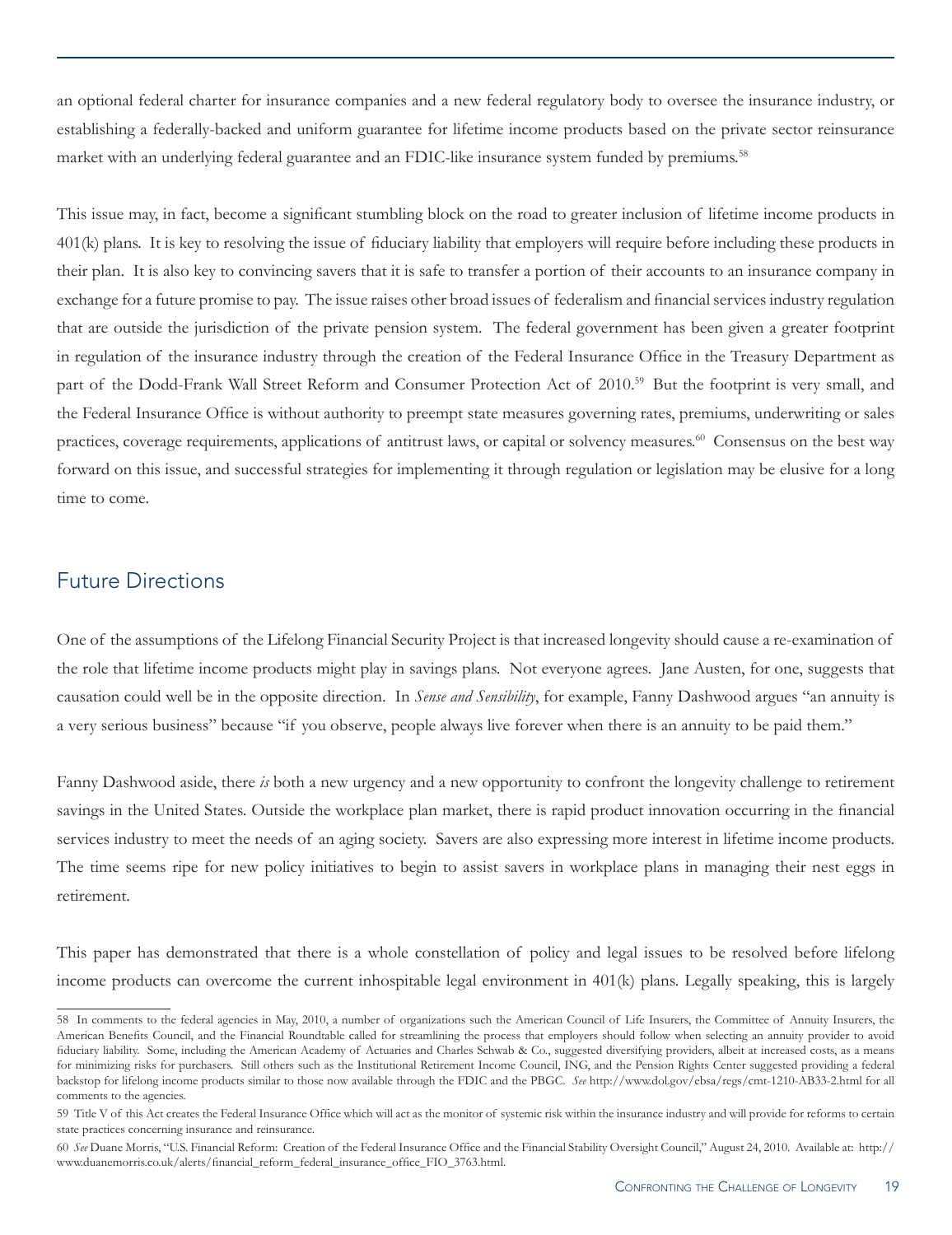the unintended consequence of a decision made decades ago that profit sharing/401(k) plans should not be characterized as "retirement" or "pension" plans. As a result, they lack required retirement plan features, such as annuities and other longevityprotection products.

Practically speaking, however, they are now the prime drivers of the financial assets that savers will need to sustain them in increasingly lengthy retirements. The policy discussion about providing lifetime income products in these plans today will certainly be different than it was twenty-five years ago. Driven then by the goal of protecting spouses from destitution in old age, the existing legal paradigm, designed primarily for defined benefit pension plans, was reinforced and strengthened.

The existing legal paradigm for 401(k) plans no longer seems adequate, however, when viewed through a new lens of providing lifelong financial security. Lifelong income products present many challenges to the current legal structure of 401(k) plans, among them, how to design and pay for participant education, how to enable the portability of products as employees change jobs, how employers should choose and monitor products and providers, how to minimize product fees, expenses and costs, how to incorporate products into plans, either as distribution options or investments, how to regulate product guarantees, and how to clarify the fiduciary obligations of employers. The current structure will also be challenged to respond to continued innovation in products by industry and to incorporate new learning about savers and their financial behavior. This suggests that the old balance of rights and responsibilities in 401(k) plans between savers and employers and between employers and the financial services industry and its regulators probably will not hold. And it probably should not hold.

Framing a successful policy of lifelong financial security will require a more flexible and dynamic legal paradigm for 401(k) plans. It will also require a special emphasis on the needs of the many millions of retirees who will be trying to stretch hardearned nest eggs throughout retirement, both today and in the future. The goal of the Lifelong Financial Security Project is to begin shaping the contours of that future policy.